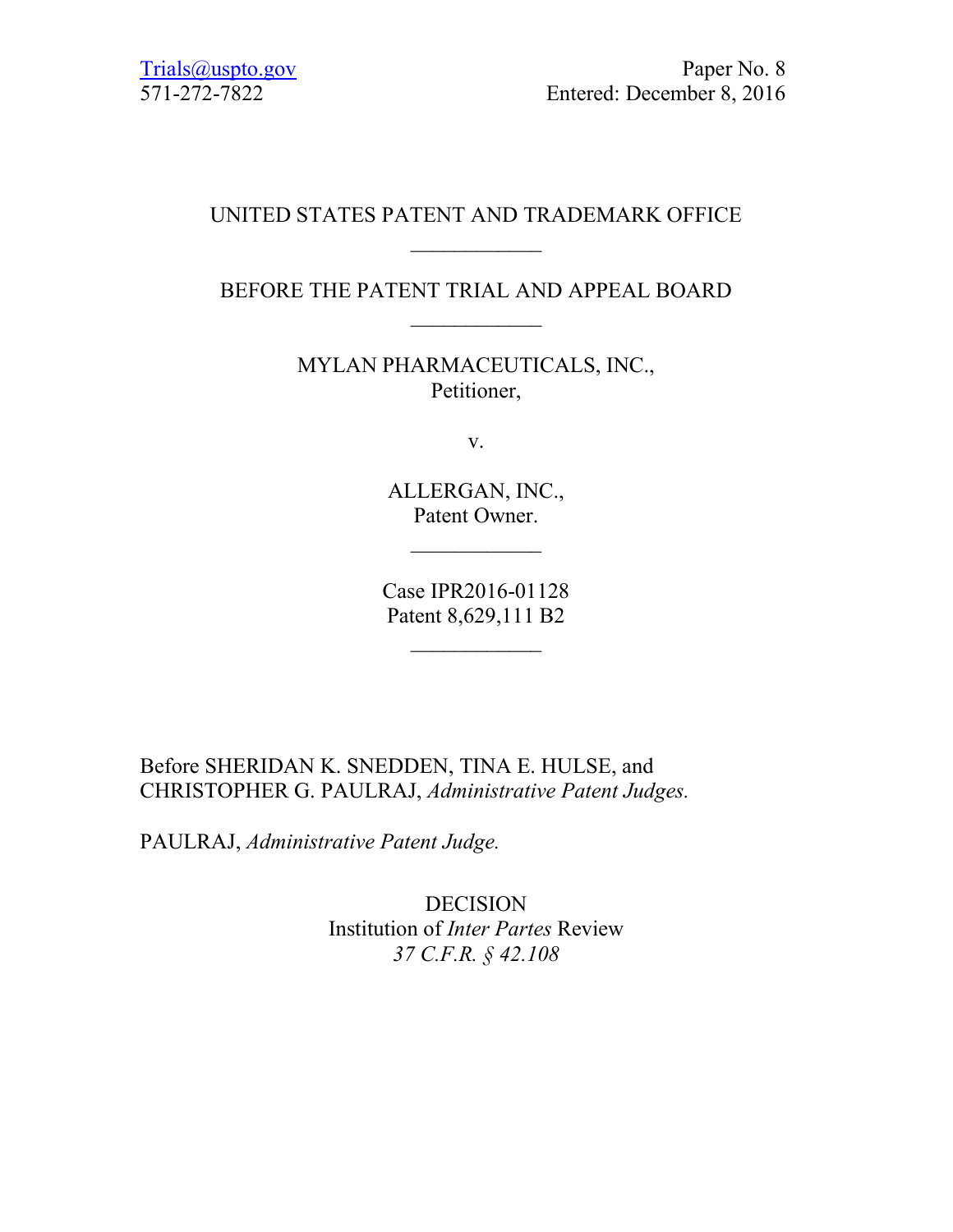### I. INTRODUCTION

Mylan Pharmaceuticals, Inc. ("Petitioner") filed a Petition (Paper 3, "Pet."), requesting institution of an *inter partes* review of claims 1–27 of U.S. Patent No. 8,629,111 B2 (Ex. 1001, "the '111 patent"). Allergan, Inc. ("Patent Owner") timely filed a Preliminary Response (Paper 7, "Prelim. Resp.").

We have jurisdiction under 35 U.S.C. § 314, which provides that an *inter partes review may not be instituted "unless . . . there is a reasonable* likelihood that the petitioner would prevail with respect to at least 1 of the claims challenged in the petition." Upon consideration of the Petition and the Preliminary Response, and for the reasons explained below, we determine that Petitioner has shown that there is a reasonable likelihood that it would prevail with respect to at least one of the challenged claims. We thus institute an *inter partes* review of claims 1–27 of the '111 patent.

### *A. Related Proceedings*

An IPR petition for the '111 patent was previously filed by Apotex Corp. and Apotex Inc. as IPR2015-01282, as were petitions for related U.S. Patent Nos. 8,648,048 (IPR2015-01284), 8,633,162 (IPR2015-01278), 8,642,556 (IPR2015-01286 ), and 8,685,930 (IPR2015-01283), but all were terminated prior to institution decisions. Pet. 11. Additionally, concurrent IPR petitions for related patents were filed by Petitioner in IPR2016-1127, IPR2016-01129, IPR2016-01130, IPR2016-01131, and IPR2016-01132. *Id.* Furthermore, Petition and Patent Owner identify the following related litigation matters: *Allergan, Inc. v. Teva Pharmaceuticals USA, Inc., et al.*, No. 2:15-cv-01455 (E.D. Texas); *Allergan, Inc., v. Innopharma, Inc. and*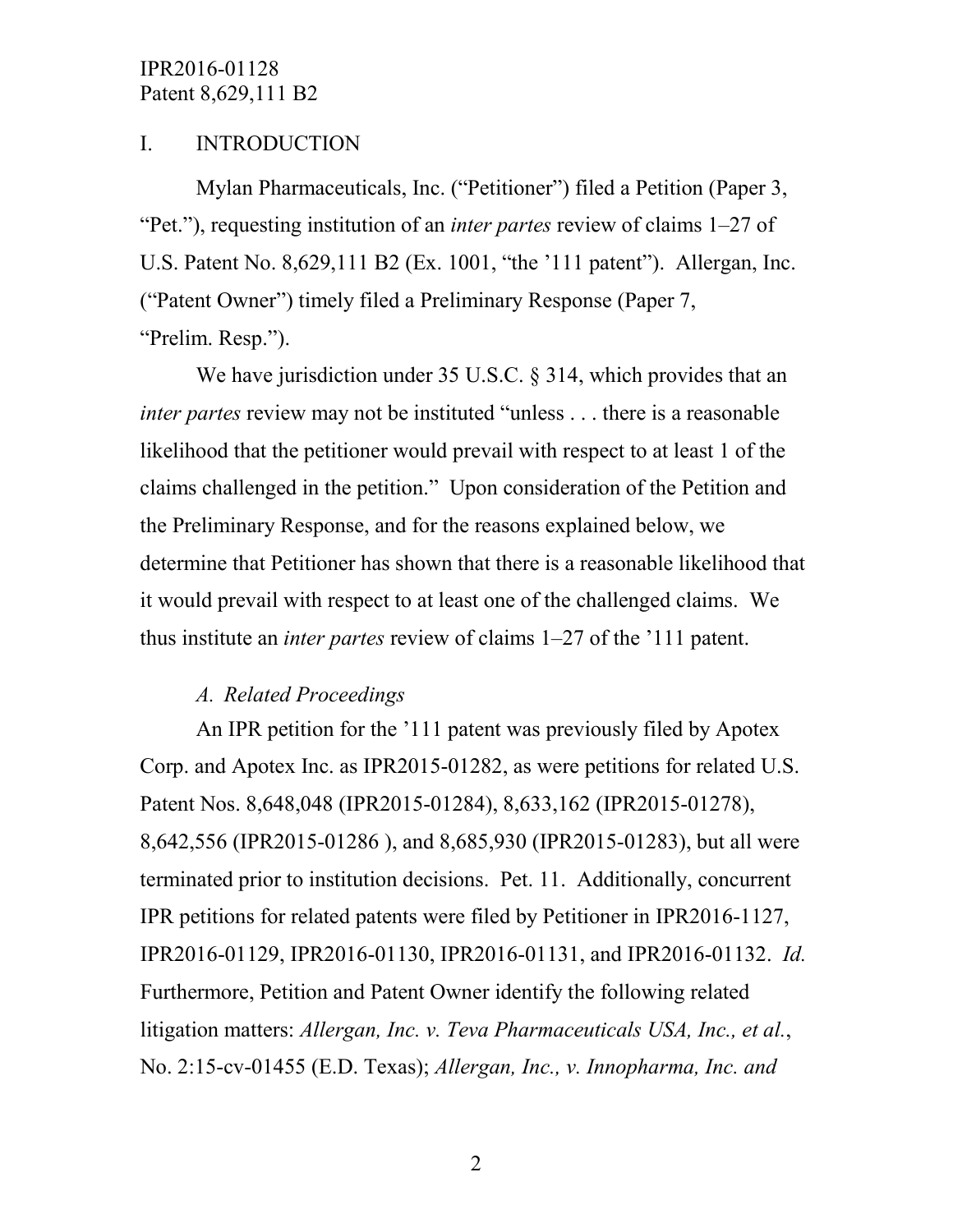*Pfizer, Inc.*, No. 2:15-cv-1504 (E.D. Texas); and *Allergan, Inc. v. Famy Care, Ltd.*, No. 2:16-cv-0401 (E.D. Texas). Pet. 11; Paper 6, 2.

#### *B. The '111 Patent (Ex. 1001)*

The '111 patent generally relates to methods of providing therapeutic effects using cyclosporin components, and more specifically to a formulation containing, *inter alia*, cyclosporin-A ("CsA") and castor oil emulsions for treating dry eye syndrome (i.e., keratoconjunctivitis sicca). Ex. 1001, 1:18–20, 1:58–65, 2:63–64. According to the specification, the prior art recognized the use of emulsions containing CsA and CsA derivatives to treat ophthalmic conditions. *Id.* at 1:26–65. The specification notes, however, that "[o]ver time, it has been apparent that cyclosporin A emulsions for ophthalmic use preferably have less than 0.2% by weight of cylcosporin A." *Id.* at 1:66–2:1. Moreover, if reduced amounts of CsA are used, reduced amounts of castor oil are needed because one of the functions of castor oil is to solubilize cyclosporin A. *Id.* at 1:66–2:6.

Accordingly, the specification states that "[i]t has been found that the relatively increased amounts of hydrophobic component together with relatively reduced, yet therapeutically effective, amounts of cyclosporin component provide substantial and advantageous benefits." *Id.* at 2:35–38. The relatively high concentration of hydrophobic component provides for a more rapid breaking down of the emulsion in the eye, which reduces vision distortion and/or facilitates the therapeutic efficacy of the composition. *Id.* at 2:42–48. Furthermore, using reduced amounts of cyclosporin component mitigates against undesirable side effects or potential drug interactions. *Id.* at 2:48–51.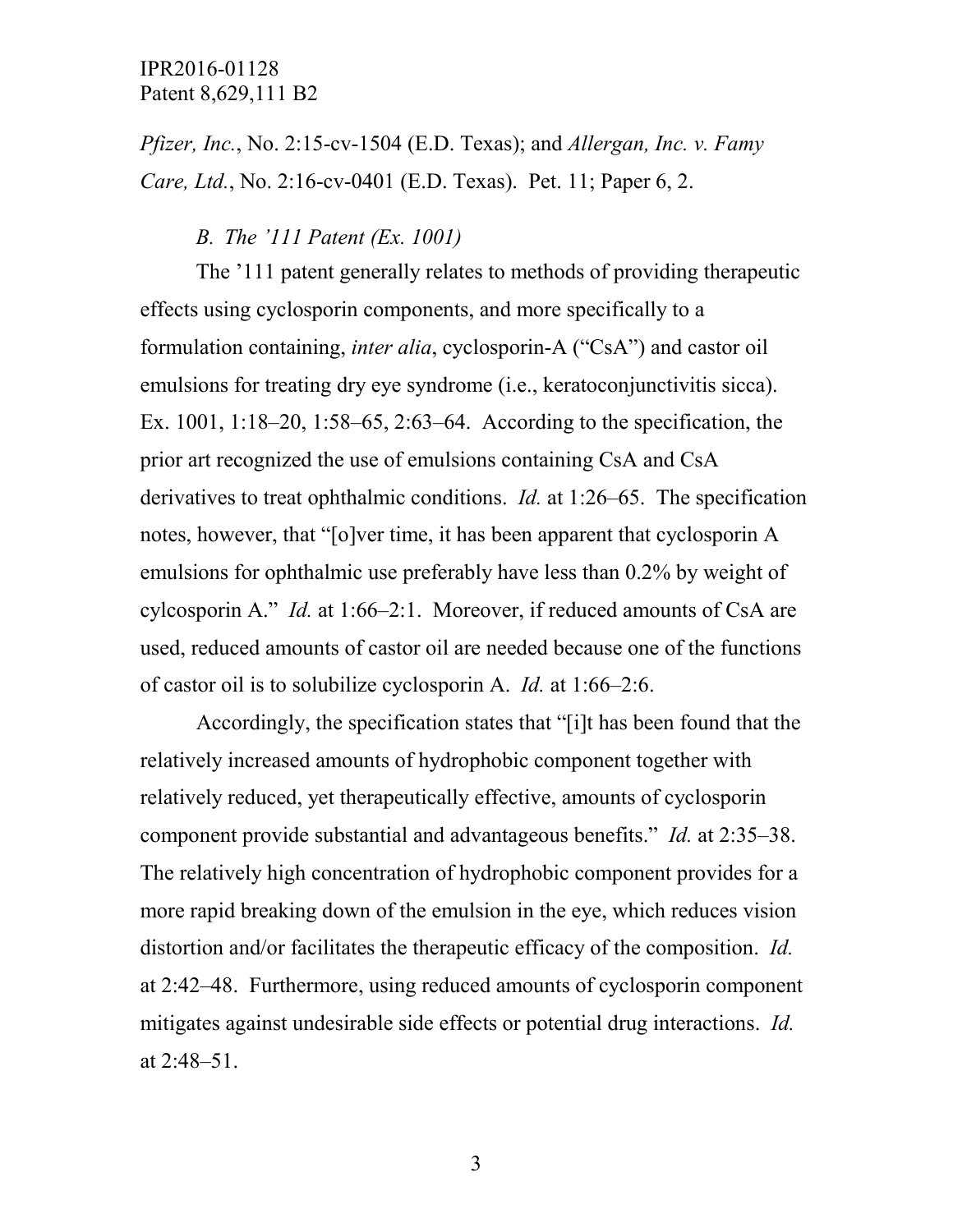The patent identifies two particular compositions that were selected for further testing, as shown below:

|                                                | Composition I<br>$wt$ % | Composition II<br>wt % |  |
|------------------------------------------------|-------------------------|------------------------|--|
| Cyclosporin A                                  | 0.1                     | 0.05                   |  |
| Castor Oil                                     | 1.25                    | 1.25                   |  |
| Polysorbate 80                                 | 1.00                    | 1.00                   |  |
| Premulen ®                                     | 0.05                    | 0.05                   |  |
| Glycerine                                      | 2.20                    | 2.20                   |  |
| Sodium hydroxide                               | qs                      | qs                     |  |
| Purified Water                                 | qs                      | qs                     |  |
| рH                                             | $7.2 - 7.6$             | $7.2 - 7.6$            |  |
| Weight Ratio of Cyclosporin<br>A to Castor Oil | 0.08                    | 0.04                   |  |

*Id.* at 14:20–30. Based on the results of a Phase III clinical study, the specification concludes that "Composition II . . . provides overall efficacy in treating dry eye disease substantially equal to that of Composition I." *Id.* at 14:35–40. The patent indicates that "[t]his is surprising for a number of reasons." *Id.* at 14:41. According to the specification, a reduced concentration of CsA in Composition II would have been expected to result in reduced overall efficacy in treating dry eye disease. *Id.* at 14:49–52. Moreover, although the large amount of castor oil relative to the amount of CsA in Composition II might have been expected to cause increased eye irritation, it was found to be substantially non-irritating in use. *Id.* at 14:52– 57. Accordingly, the specification states that physicians can prescribe Composition II "to more patients and/or with fewer restrictions and/or with reduced risk of the occurrence of adverse events, e.g., side effects, drug interactions and the like, relative to providing Composition I." *Id.* at 15:5–8.

### *C. Illustrative Claims*

Petitioner challenges claims 1–27 of the '111 patent. Independent claim 1 is illustrative, and is reproduced below: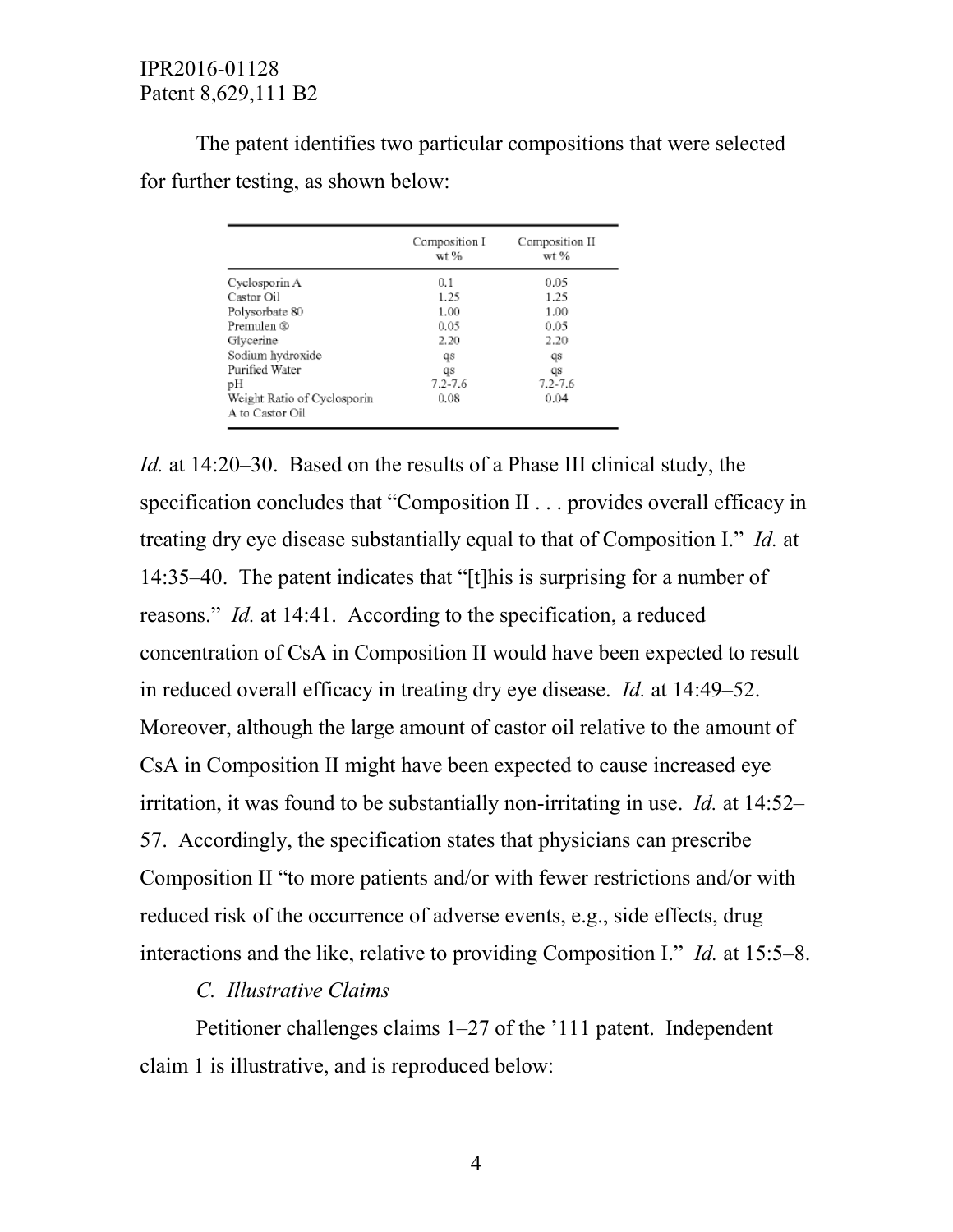1. A topical ophthalmic emulsion for treating an eye of a human comprising cyclosporin A in an amount of about 0.05% by weight, polysorbate 80, acrylate/C10-30 alkyl acrylate crosspolymer, water, and castor oil in an amount of about 1.25% by weight;

wherein cyclosporin A is the only peptide present in the topical ophthalmic emulsion.

Independent claims 13 and 18 also recite a topical ophthalmic emulsion comprising CsA in an amount of about 0.05% by weight and castor oil in an amount of 1.25% by weight, and further specify particular amounts for the other components.

# *D. The Asserted Grounds of Unpatentability*

Petitioner challenges the patentability of the claims of the '111 patent on the following grounds:

| <b>References</b>                               | <b>Basis</b> | <b>Claims challenged</b> |
|-------------------------------------------------|--------------|--------------------------|
| Ding '979 <sup>1</sup>                          | \$102(b)     | $1 - 27$                 |
| Ding '979 and Sall <sup>2</sup>                 | \$103(a)     | $1 - 27$                 |
| Ding '979, Sall, and<br>Acheampong <sup>3</sup> | \$103(a)     | 11 and 16                |

<span id="page-4-0"></span><sup>&</sup>lt;sup>1</sup> Ding et al., US 5,474,979, issued Dec. 12, 1995 (Ex. 1003).

<span id="page-4-1"></span><sup>2</sup> Sall et al., *Two Multicenter, Randomized Studies of the Efficacy and Safety of Cyclosporine Ophthalmic Emulsion in Moderate to Severe Dry Eye Disease*, 107 OPHTHALMOLOGY 631–39 (2000).

<span id="page-4-2"></span><sup>3</sup> Acheampong et al., *Cyclosporine Distribution into the Conjunctiva, Cornea, Lacrimal Gland, and Systemic Blood Following Topical Dosing of Cyclosporine to Rabbit, Dog, and Human Eyes*, LACRIMAL GLAND, TEAR FILM, AND DRY EYE SYNDROMES 2: BASIC SCIENCE AND CLINICAL RELEVANCE 1001–04 (David A. Sullivan et al. eds., 1998).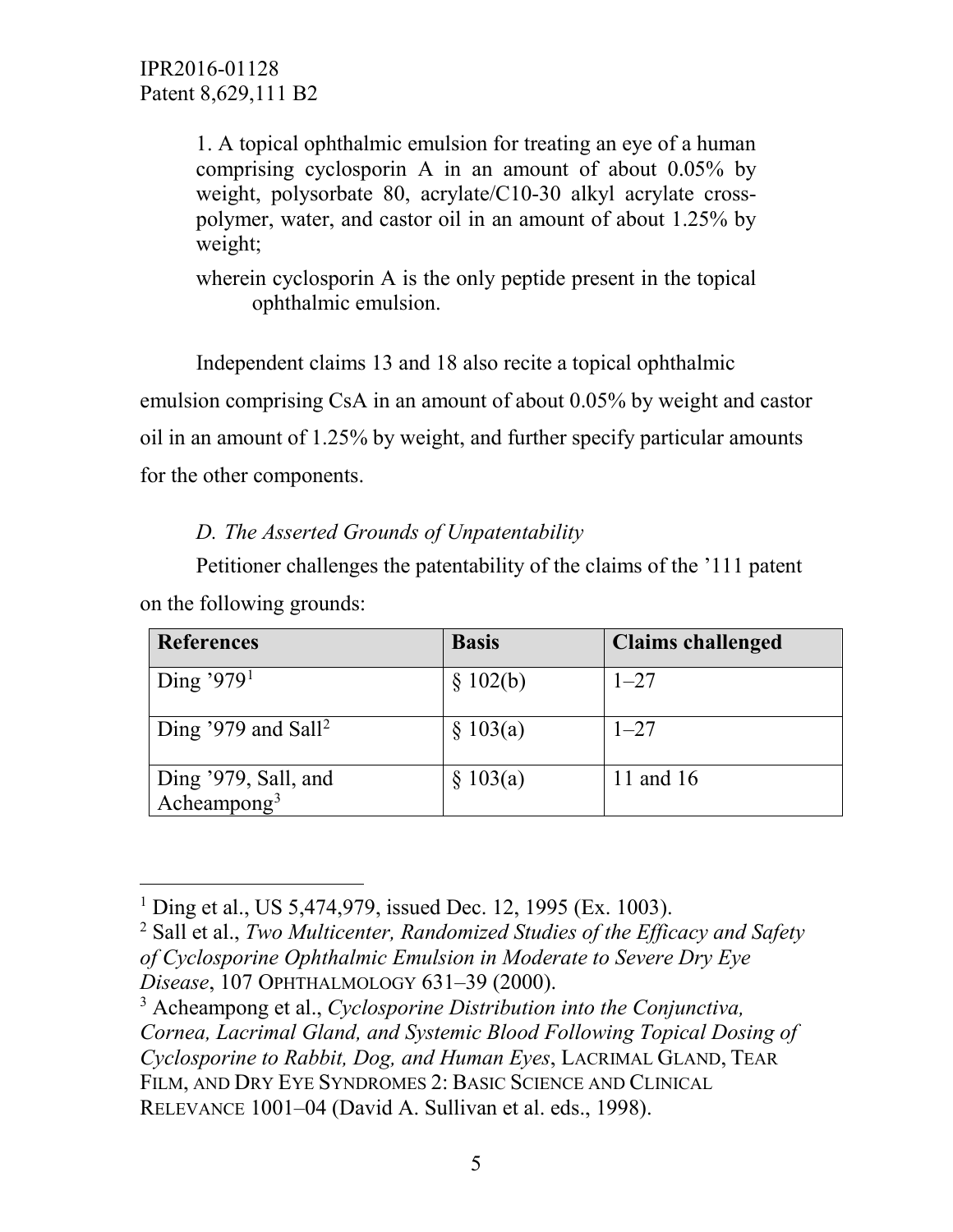Petitioner further relies upon the declaration of Dr. Mansoor Amiji (Ex. 1002).

#### II. ANALYSIS

#### *A. Claim Construction*

We interpret claims using the "broadest reasonable construction in light of the specification of the patent in which [they] appear[]." 37 C.F.R. § 42.100(b); *see also Cuozzo Speed Techs., LLC v. Lee*, 136 S. Ct. 2131, 2144–46 (2016). Under the broadest reasonable construction standard, claim terms are generally given their ordinary and customary meaning, as would be understood by one of ordinary skill in the art at the time of the invention. *In re Translogic Tech., Inc*., 504 F.3d 1249, 1257 (Fed. Cir. 2007). "Absent claim language carrying a narrow meaning, the PTO should only limit the claim based on the specification . . . when [it] expressly disclaim[s] the broader definition." *In re Bigio*, 381 F.3d 1320, 1325 (Fed. Cir. 2004). "Although an inventor is indeed free to define the specific terms used to describe his or her invention, this must be done with reasonable clarity, deliberateness, and precision." *In re Paulsen*, 30 F.3d 1475, 1480 (Fed. Cir. 1994).

## *1. "therapeutically effective"*

Dependent claims 20-27 state the emulsion is "therapeutically effective" in increasing tear production, treating dry eye disease or treating KCS. Petitioner asserts that because the plain meaning of the word "therapeutic" includes palliative as well as curative treatments, the broadest reasonable interpretation of the term includes "an emulsion that is effective in increasing tear production is an example of an emulsion therapeutically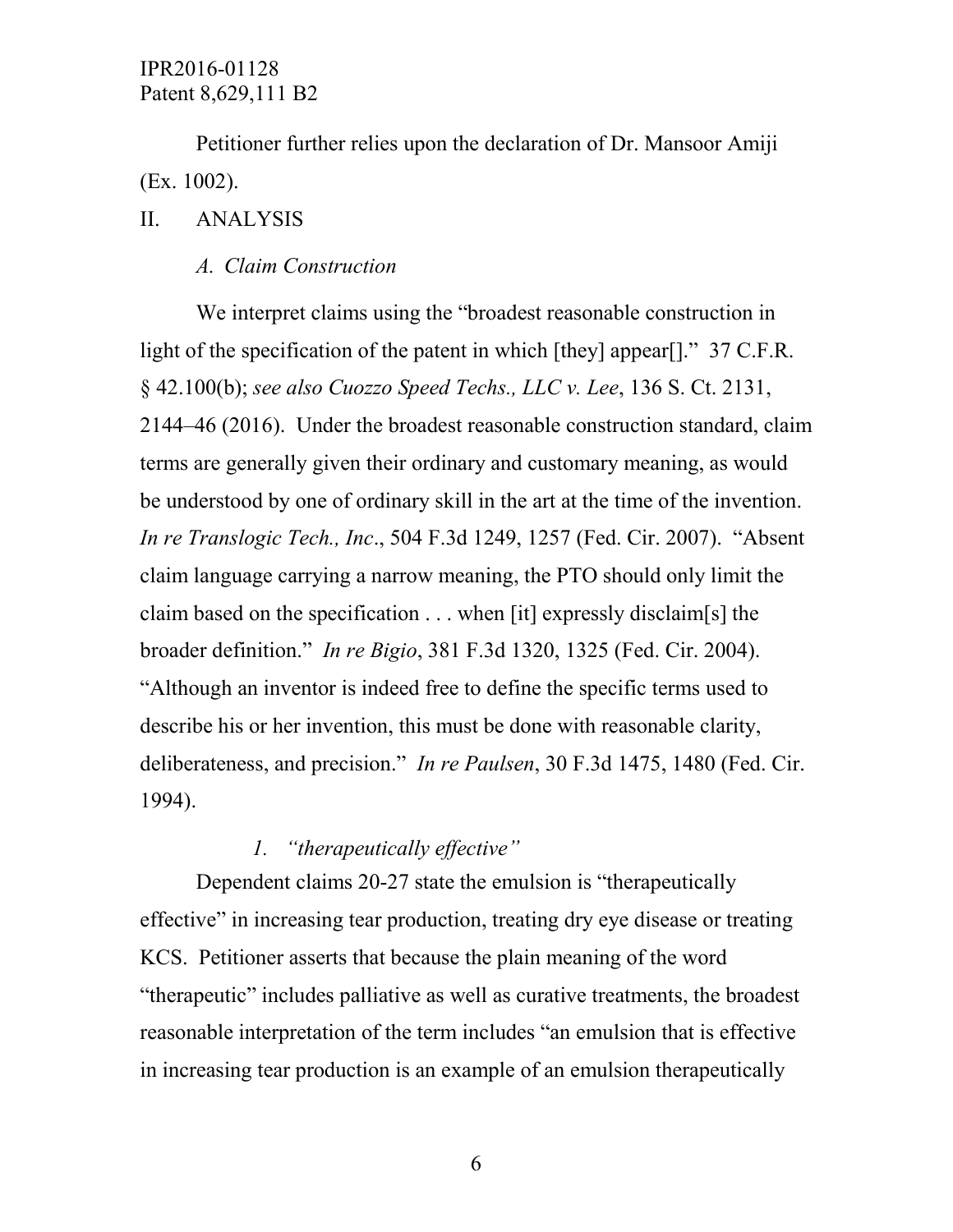effective in treating dry eye disease/KCS palliative and curative treatments. Pet. 14–15 (citing Ex. 1002 ¶¶ 43–44; Ex. 1022, 7)

Patent Owner argues that Petitioner's proposed construction is too broad, and that the claims should be construed to require that "the emulsion treat the underlying disease," and not just its symptoms. Prelim. Resp. 21– 23. Patent Owner argues that its construction is supported by a dictionary definition of "therapeutic," defined as "[r]elating to therapeutics or to the treatment, remediating, or curing of a disease or disorder." *Id.* (citing Exs. 2005, 2006). Patent Owner contrasts this definition of "therapeutic" with the definition of "palliative," defined as "reducing the severity of: denoting the alleviation of symptoms without curing the underlying disease," thereby suggesting that the phrase "therapeutically effective" would not include palliative effects. *Id.* at 21–22 n.2 (citing Ex. 2007). We disagree. The definition of "therapeutic" provided by the Patent Owner is not limited to a cure of a disease or disorder, but also includes either treatment or remediating of a disease or disorder. We thus conclude, on the current record, that the ordinary meaning of the phrase "therapeutically effective" is not so limited as to exclude palliative effects.

Patent Owner further argues that the Specification supports its construction because "the '111 patent specification does not use the word 'therapeutic' to refer to the activity of the other components of the emulsion, including castor oil." Prelim. Resp. 22. We disagree. Contrary to Patent Owner's assertion, the specification does refer to the "therapeutic effects" of castor oil: "it is believed that castor oil includes a relatively high concentration of ricinoleic acid which itself may be useful in benefitting ocular tissue and/or in providing one or more *therapeutic effects* when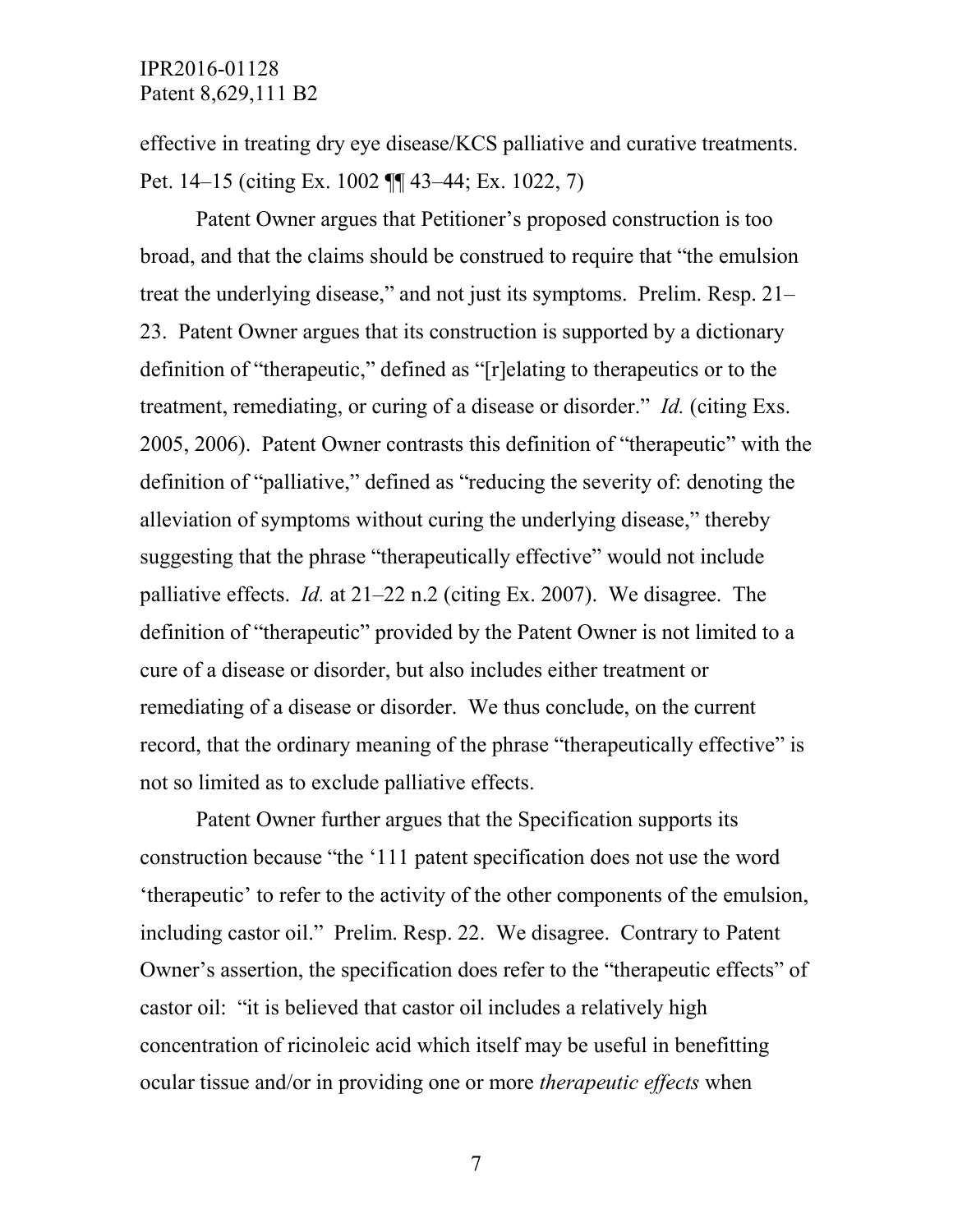administered to an eye." Ex. 1001, 9:53–57 (emphasis added). Thus, notwithstanding Patent Owner's extrinsic evidence it offers in support of its more-limited construction (Prelim. Resp. 21–23), we decline to construe the claims in a manner inconsistent with the specification.

Accordingly, at this stage of the proceeding, we find that "therapeutically effective" and similar terms encompass both palliative and curative treatments of dry eye disease.

### *2. Remaining Claim Terms*

Petitioner proposes constructions for a number of additional claim terms. At this stage of the proceeding, we determine that no explicit construction of any other claim term is necessary to determine whether to institute a trial in this case. *See Wellman, Inc. v. Eastman Chem. Co.*, 642 F.3d 1355, 1361 (Fed. Cir. 2011) ("[C]laim terms need only be construed 'to the extent necessary to resolve the controversy.'") (quoting *Vivid Techs., Inc. v. Am. Sci. & Eng'g, Inc*., 200 F.3d 795, 803 (Fed. Cir. 1999)). At this stage of the proceeding, we have not made a final determination as to the construction of any claim term.

#### *B. Principles of Law*

An *inter partes* review may be instituted only if "the information presented in the [Petition and Preliminary Response] shows that there is a reasonable likelihood that the petitioner would prevail with respect to at least 1 of the claims challenged in the petition." 35 U.S.C. § 314(a). To prevail in its challenges to the patentability of the claims, a petitioner must establish facts supporting its challenges by a preponderance of the evidence. 35 U.S.C. § 316(e); 37 C.F.R. § 42.1(d).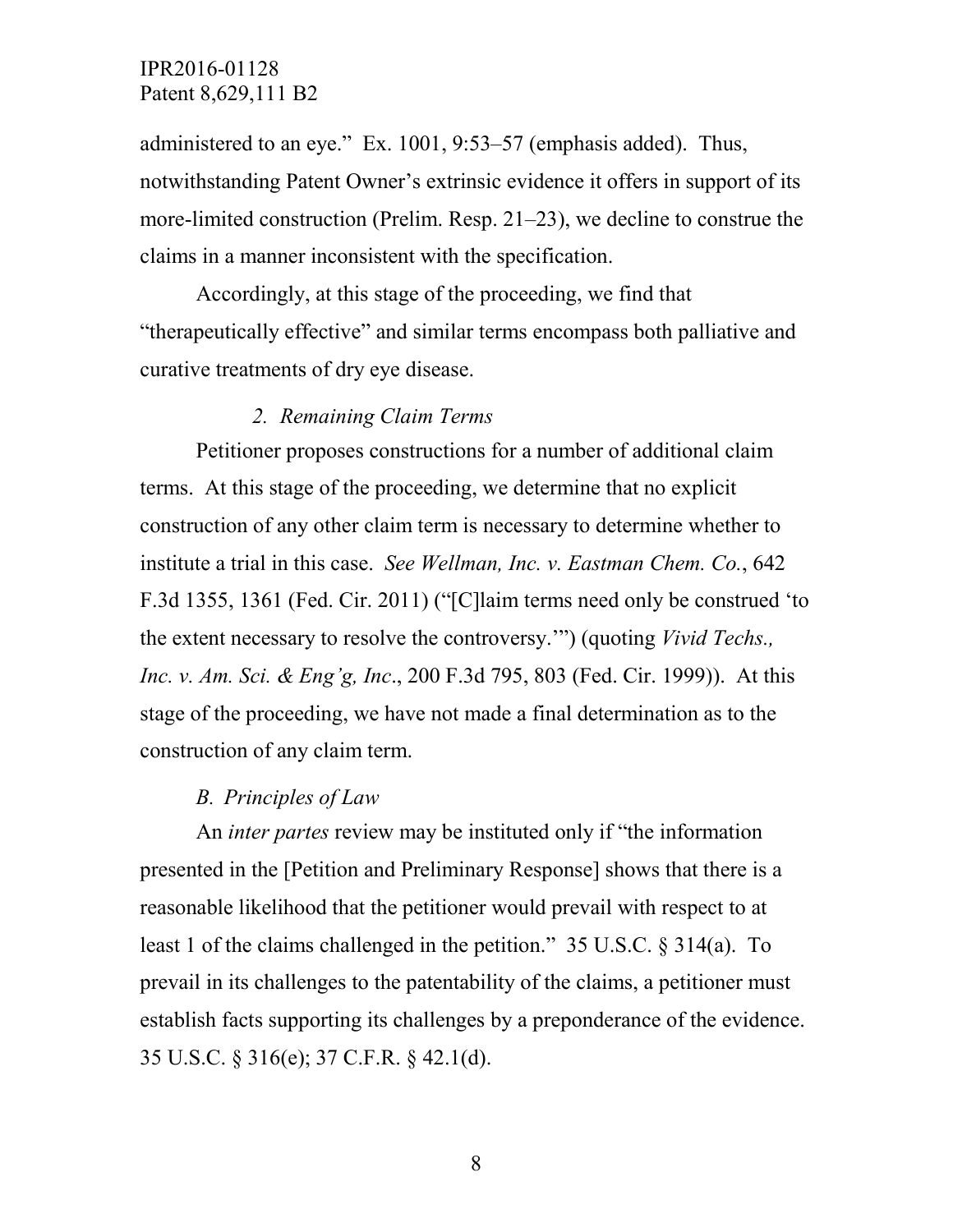We analyze the proposed grounds of unpatentability in accordance with the following stated principles.

### *1. Law of Anticipation*

The Court of Appeals for the Federal Circuit summarized the analytical framework for determining whether prior art anticipates a claim as follows:

If the claimed invention was "described in a printed publication" either before the date of invention, 35 U.S.C. § 102(a), or more than one year before the U.S. patent application was filed, 35 U.S.C. § 102(b), then that prior art anticipates the patent. Although § 102 refers to "the invention" generally, the anticipation inquiry proceeds on a claim-by-claim basis. *See Hakim v. Cannon Avent Group, PLC*, 479 F.3d 1313, 1319 (Fed. Cir. 2007). To anticipate a claim, a single prior art reference must expressly or inherently disclose each claim limitation. *Celeritas Techs., Ltd. v. Rockwell Int'l Corp.*, 150 F.3d 1354, 1361 (Fed. Cir. 1998). But disclosure of each element is not quite enough—this court has long held that "[a]nticipation requires the presence in a single prior art disclosure of all elements of a claimed invention *arranged as in the claim*." *Connell v. Sears, Roebuck & Co.*, 722 F.2d 1542, 1548 (Fed. Cir. 1983) (citing *Soundscriber Corp. v. United States*, 175 Ct. Cl. 644, 360 F.2d 954, 960 (1966) (emphasis added)).

*Finisar Corp. v. DirecTV Grp., Inc.*, 523 F.3d 1323, 1334–35 (Fed. Cir.

2008). We must analyze prior art references as a skilled artisan would. *See Scripps Clinic & Res. Found. v. Genentech, Inc.*, 927 F.2d 1565, 1576 (Fed. Cir. 1991) (to anticipate, "[t]here must be no difference between the claimed invention and the reference disclosure, as viewed by a person of ordinary skill in the field of the invention").

When a patent claims a range, that range is anticipated by a prior art reference if the reference discloses a point within the broader range.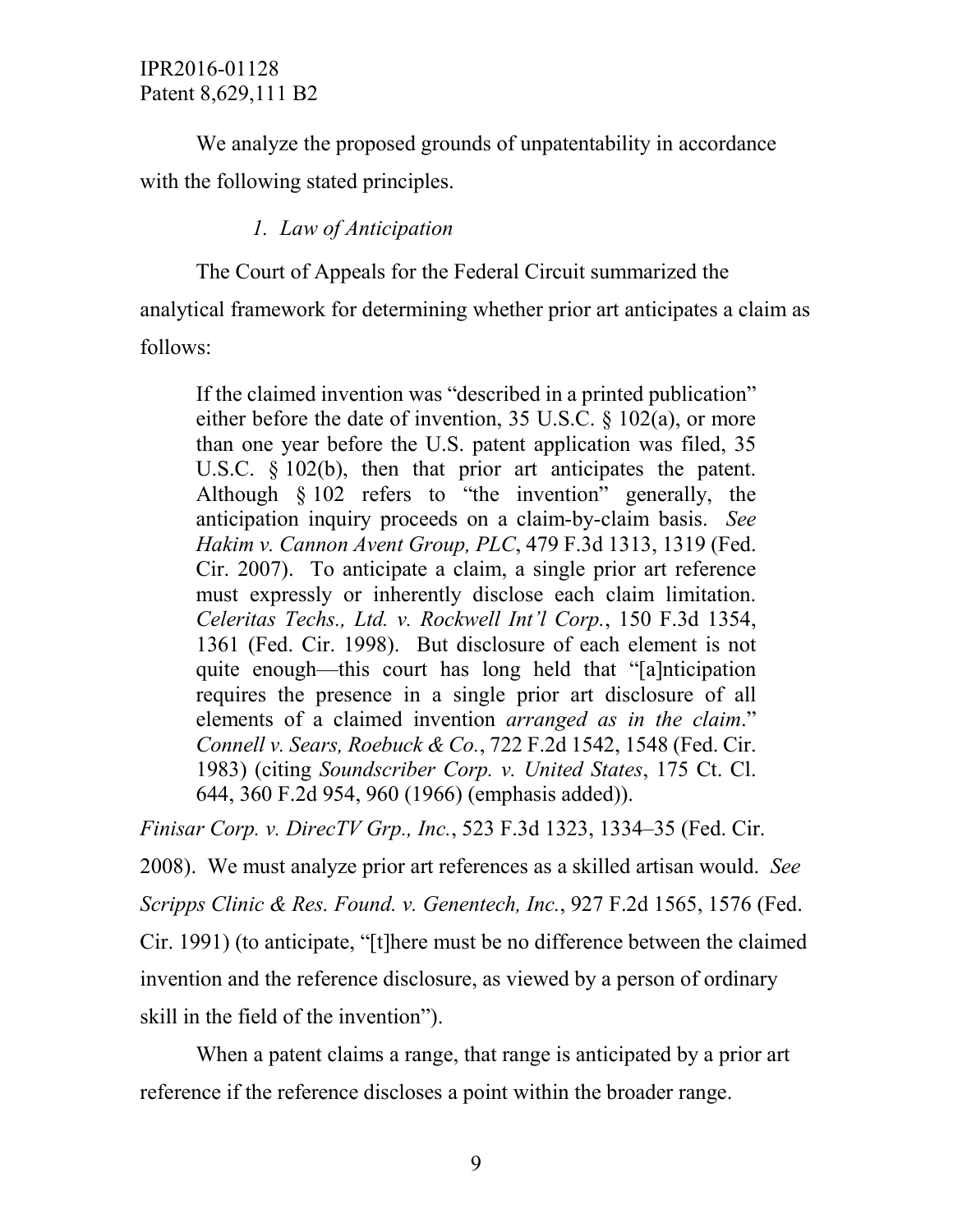*Titanium Metals Corp. v. Banner*, 778 F.2d 775, 782 (Fed. Cir. 1985). If the prior art discloses its own range, rather than a specific point, then the prior art is anticipatory insofar as it describes the claimed range with sufficient specificity. *See ClearValue, Inc. v. Pearl River Polymers, Inc.*, 668 F.3d 1340, 1345 (Fed. Cir. 2012); *Atofina v. Great Lakes Chem. Corp.*, 441 F.3d 991, 999 (Fed. Cir. 2006).

### *2. Law of Obviousness*

A patent may not be obtained if the differences between the subject matter sought to be patented and the prior art are such that the subject matter as a whole would have been obvious at the time the invention was made to a person having ordinary skill in the art to which the subject matter pertains. 35 U.S.C. § 103(a). The legal question of obviousness is resolved on the basis of underlying factual determinations, including: (1) the scope and content of the prior art; (2) any differences between the claimed subject matter and the prior art; (3) the level of skill in the art; and (4) objective evidence of nonobviousness, i.e., secondary considerations. *See Graham v. John Deere Co.*, 383 U.S. 1, 17–18 (1966).

In *KSR International Co. v. Teleflex Inc.*, the Supreme Court stated that an invention may be found obvious if trying a course of conduct would have been obvious to a person having ordinary skill:

When there is a design need or market pressure to solve a problem and there are a finite number of identified, predictable solutions, a person of ordinary skill has good reason to pursue the known options within his or her technical grasp. If this leads to the anticipated success, it is likely the product not of innovation but of ordinary skill and common sense. In that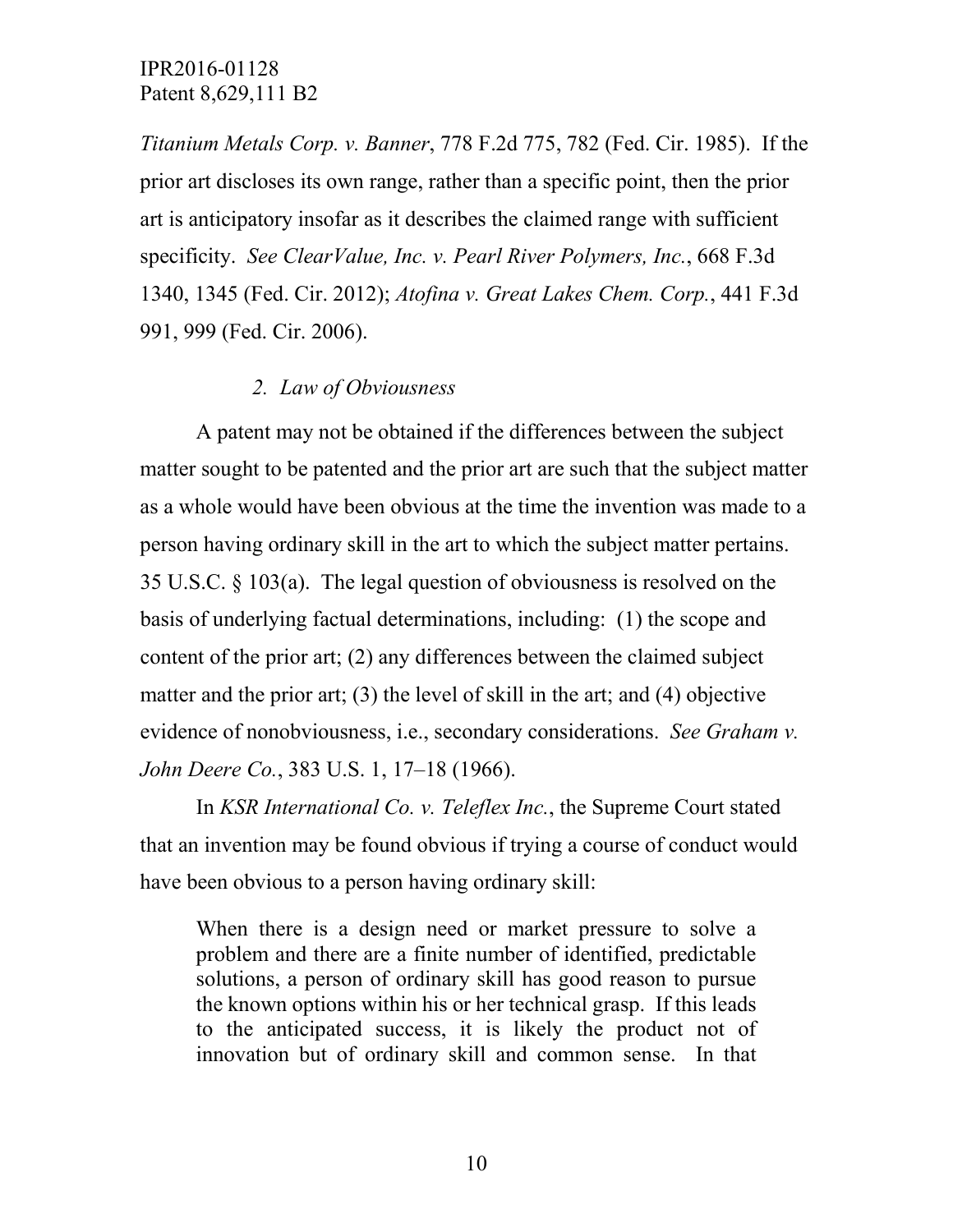instance the fact that a combination was obvious to try might show that it was obvious under § 103.

550 U.S. 398, 421 (2007). "*KSR* affirmed the logical inverse of this statement by stating that § 103 bars patentability unless 'the improvement is more than the predictable use of prior art elements according to their established functions.'" *In re Kubin*, 561 F.3d 1351, 1360 (Fed. Cir. 2009) (citing *KSR*, 550 U.S. at 417).

The factual inquiries for an obviousness determination also include secondary considerations based on evaluation and crediting of objective evidence of nonobviousness. *Graham*, 383 U.S. at 17. Notwithstanding what the teachings of the prior art would have suggested to one with ordinary skill in the art at the time of the invention, the totality of the evidence submitted, including objective evidence of nonobviousness, may lead to a conclusion that the claimed invention would not have been obvious to one with ordinary skill in the art*. In re Piasecki*, 745 F.2d 1468, 1471–72 (Fed. Cir. 1984).

Such a conclusion, however, requires the finding of a nexus to establish that the evidence relied upon traces its basis to something novel in the claim and not to something in the prior art. *Institut Pasteur & Universite Pierre et Marie Curie v. Focarino*, 738 F.3d 1337, 1347 (Fed. Cir. 2013). Generally, objective evidence of nonobviousness must be shown to have a nexus. *In re GPAC Inc*., 57 F.3d 1573, 1580 (Fed. Cir. 1995) (nexus generally); *In re Kao*, 639 F.3d 1057, 1069 (Fed. Cir. 2011) (unexpected results); *In re Huang*, 100 F.3d 135, 140 (Fed. Cir. 1996) (commercial success); *Rambus Inc. v. Rea*, 731 F.3d 1248, 1256 (Fed. Cir. 2013) (longfelt need).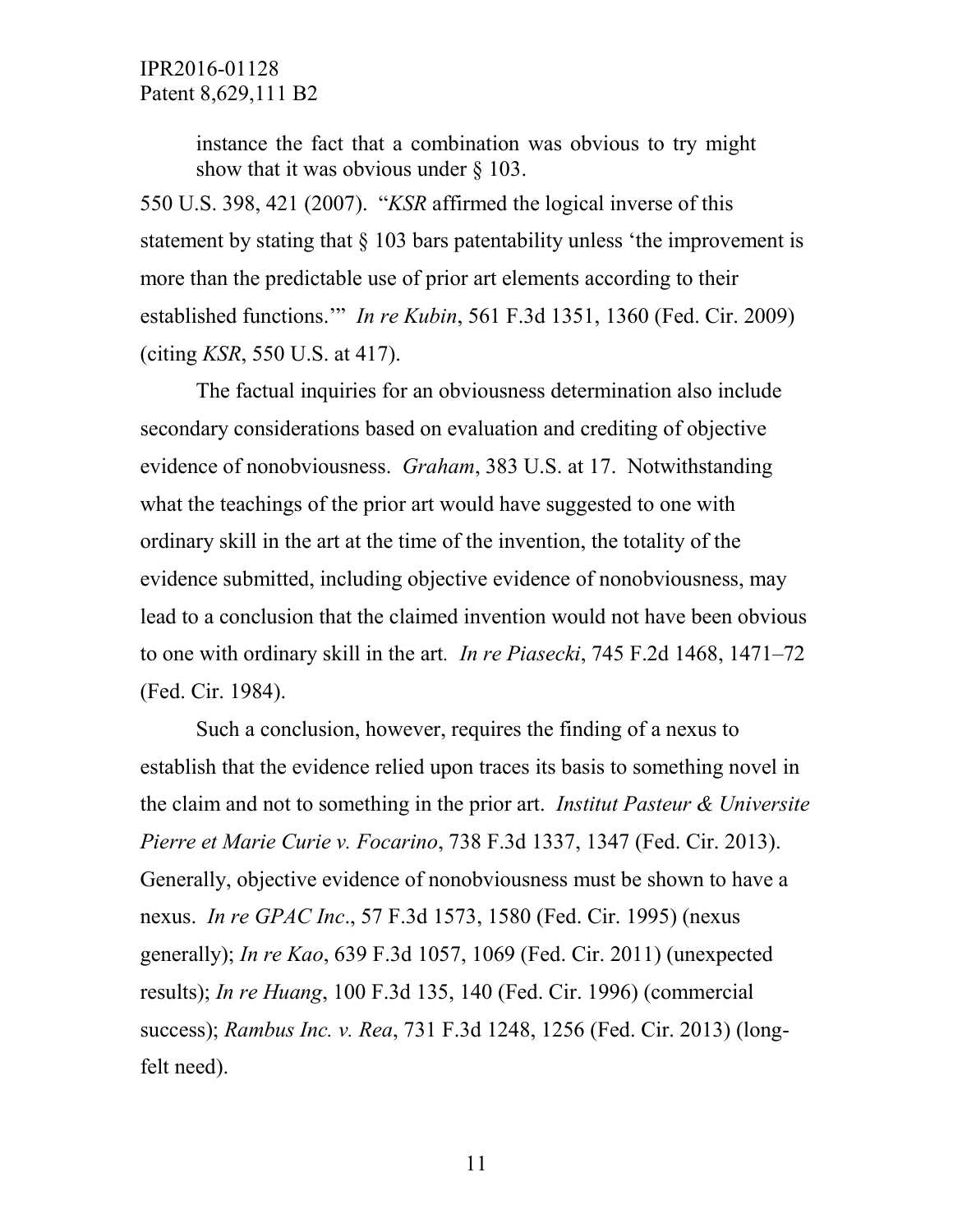Objective evidence of nonobviousness also must be reasonably commensurate in scope with the claim. *Kao*, 639 F.3d at 1068. This does not mean that the proffered evidence must reach every embodiment within the scope of the claim, so long as there is an "adequate basis to support the conclusion that other embodiments falling within the claim will behave in the same manner." *Id.*

### *C. Content of the Prior Art*

Petitioner relies upon the following prior art in its challenges.

*1. Ding '979 (Ex. 1006)*

Ding '979, assigned to Patent Owner, relates to ophthalmic emulsions including cyclosporin, castor oil, and polysorbate 80 that have a high comfort level and low irritation potential. Ex. 1006, cover, 1:4–9. Ding '979 explains that cyclosporins have "known immunosuppressant activity" and have been found "effective in treating immune medicated keratoconjunctivitis sicca (KCS or dry eye disease) in a patient suffering therefrom." *Id.* at 1:10–16. Although the solubility of cyclosporins in water is extremely low, cyclosporins have some solubility in oily preparations containing higher fatty acid glycerides such as castor oil. *Id.* at 1:40–41, 2:39–42. Ding '979 notes, however, that formulations with a high concentration of oils have several drawbacks, including exacerbation of the symptoms of dry eyes and low thermodynamic activity of cyclosporin, which leads to poorer drug bioavailability. *Id.* at 2:42–57. Accordingly, Ding '979 "is directed to an emulsion system which utilizes higher fatty acid glycerides but in combination with polysorbate 80 which results in an emulsion with a high comfort level and low irritation potential suitable for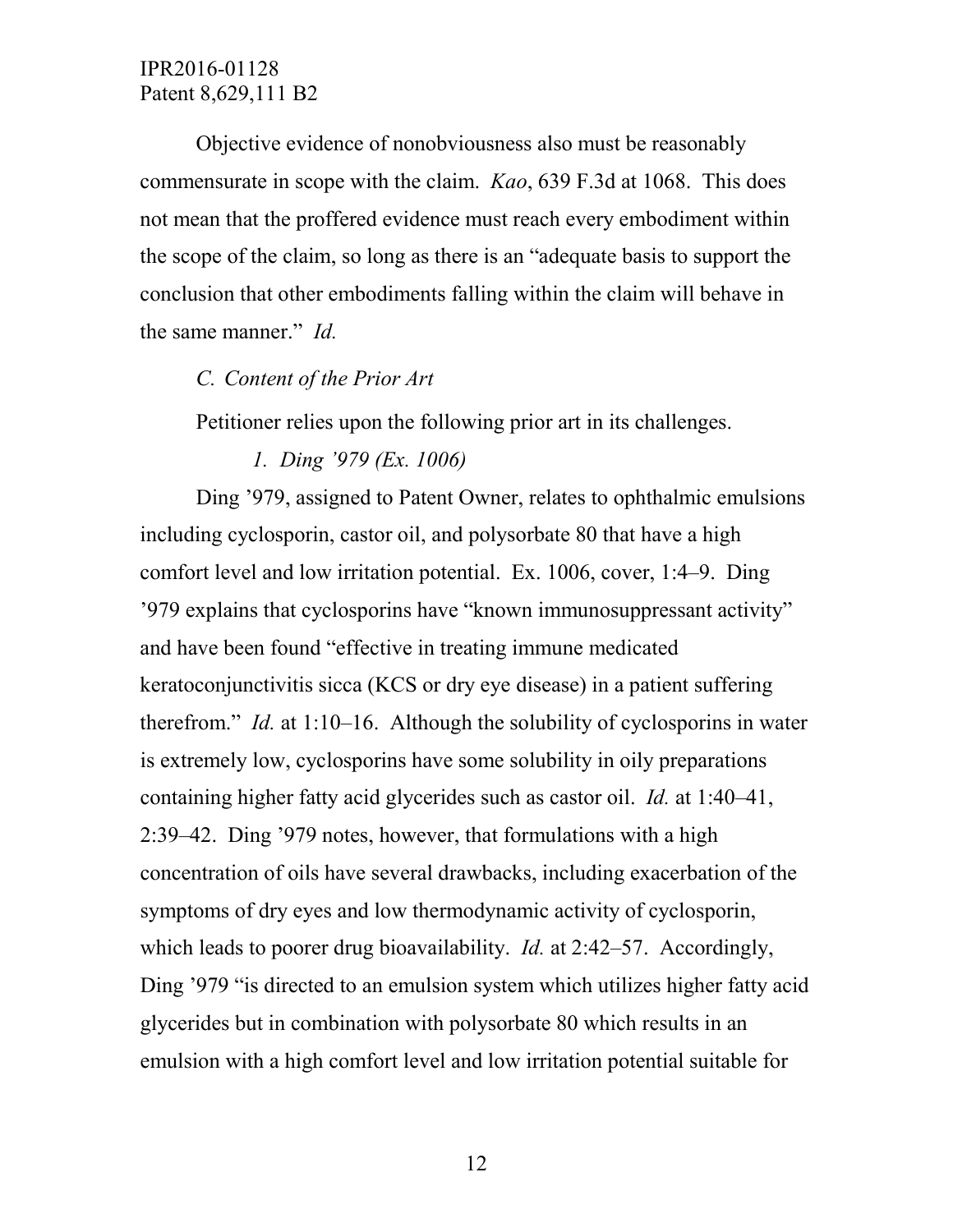delivery of medications to sensitive areas such as ocular tissues." *Id.* at  $2:65-3:3$ .

Ding '979 discloses that the preferable weight ratio of CsA to castor oil is below 0.16, and more preferably between 0.12 and 0.02. *Id.* at 3:15– 20. Specifically, Ding '979 discloses several compositions as Example 1, shown below:

| Example 1      |             |             |             |             |             |  |
|----------------|-------------|-------------|-------------|-------------|-------------|--|
|                | Α           | в           | C           | D           | E           |  |
| Cyclosporin A  | 0.40%       | 0.20%       | 0.20%       | 0.10%       | 0.05%       |  |
| Castor oil     | 5.00%       | 5.00%       | 2.50%       | 1.25%       | 0.625%      |  |
| Polysorbate 80 | 1.00%       | 1.00%       | 1.00%       | 1.00%       | 1.00%       |  |
| Pemulen ®      | 0.05%       | 0.05%       | 0.05%       | 0.05%       | 0.05%       |  |
| Glycerine      | 2.20%       | 2.20%       | 2.20%       | 2.20%       | 2.20%       |  |
| NaOH           | qs          | qs          | qs          | qs          | qs          |  |
| Purified water | qs          | qs          | qs          | qs          | qs          |  |
| pН             | $7.2 - 7.6$ | $7.2 - 7.6$ | $7.2 - 7.6$ | $7.2 - 7.6$ | $7.2 - 7.6$ |  |

*Id.* at 4:32–43. Example 1 identifies compositions A through E, which contain varying amounts of CsA, castor oil, polysorbate 80, Pemulen®(an acrylate/C10-30 alkyl acrylate cross-polymer), glycerine, sodium hydroxide, and purified water at a pH range of 7.2–7.6. *Id.* According to Ding '979, the formulations of Example 1 was "made for treatment of keratoconjunctivitis sicca (dry eye) syndrome)." *Id.* at 5:10–12.

### *2. Sall (Ex. 1007)*

Sall describes the results of two identical clinical trials—supported by a grant from Patent Owner—in which patients were treated twice daily with either CsA 0.05% or 0.1% ophthalmic emulsions or vehicle for six months. Ex. 1007, Abstract, 631. The study sought to compare the efficacy and safety of CsA 0.05% and 0.1% to vehicle in patients with moderate to severe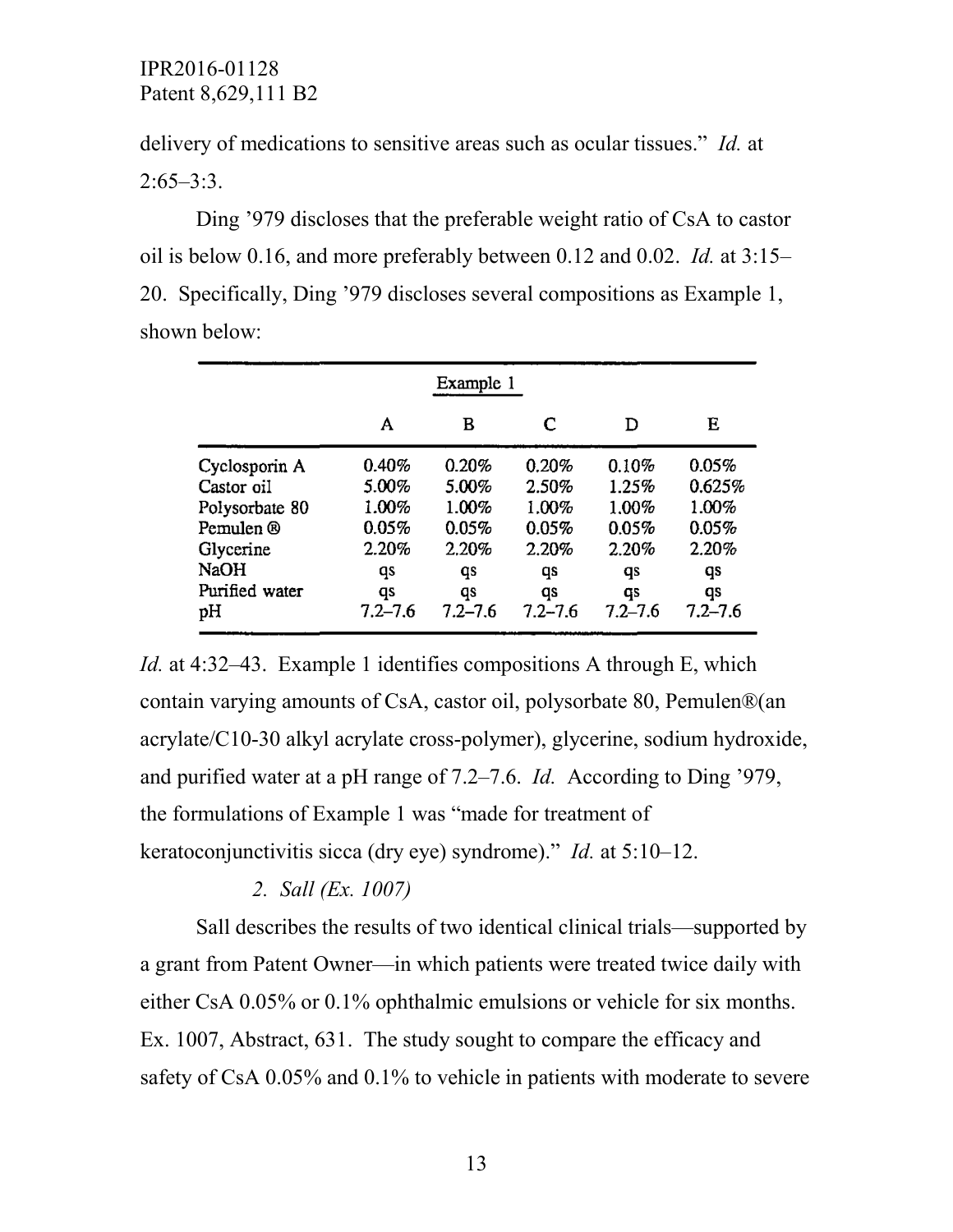dry eye disease. *Id.* Sall found that topical treatment with either CsA 0.05% or 0.1% resulted in significantly greater improvements than vehicle treatment in two objective signs of dry eye disease. *Id.* at 637. Sall also found that treatment with CsA 0.05% resulted in significantly greater improvements in several subjective parameters. *Id.* Sall also found that trough blood concentrations of CsA were undetectable in all samples of CsA 0.05%, whereas CsA was quantifiable in only six samples for six different patients in the CsA 0.1% group. *Id.*

Sall notes that the only treatments available for dry eye disease are palliative in nature. *Id.* at 638. In light of the results of the study, Sall states that it "represents the first therapeutic treatment specifically for dry eye disease and a significant breakthrough in the management of this common and frustrating condition." *Id.*

#### *3. Acheampong (Ex. 1008)*

Acheampong describes a study by Patent Owner as part of its evaluation of the clinical efficacy of 0.05%–0.4% cyclosporin emulsion for the treatment of immuno-inflammatory eye diseases such as dry eye syndrome. Ex. 1008, 1001. Acheampong describes the results of its research to determine the ocular tissue distribution of cyclosporin in rabbits and dogs, and to compare tissue concentrations in rabbits, dogs, and humans after topical administration. *Id.*

In the study of humans, the subjects with dry eye disease received an eyedrop of vehicle or 0.05%, 0.1%, 0.2%, or 0.4% cyclosporin emulsions twice daily for 12 weeks. *Id.* at 1002. Blood samples were collected from all subjects at morning troughs after 1, 4, and 12 weeks of dosing, and from certain subjects at 1, 2, and 4 hours after the last dose at week 12. *Id.*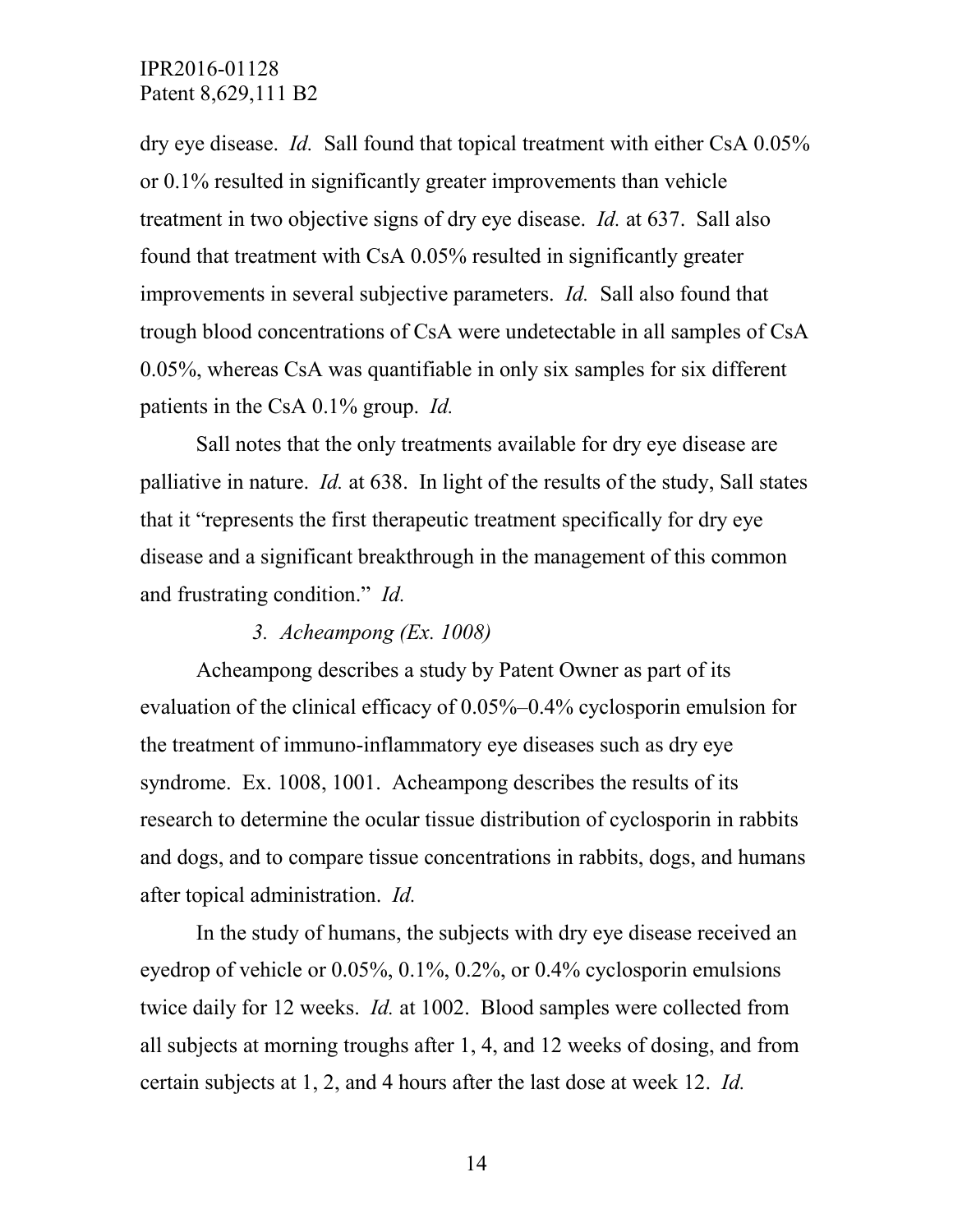Acheampong found that the human blood cyclosporin A concentrations were less than 0.2 ng/ml for each emulsion, which is lower than the 20-100 ng/ml blood trough concentration used for monitoring the safety of patients receiving systemic cyclosporin therapy. *Id.* at 1004.

## *D. Anticipation of Claims 1–27 by Ding '979*

Petitioner contends that claims 1−27 of the '111 patent are anticipated by Ding '979. Pet. 20−34. In support of its assertion that Ding '979 teaches each element of the challenged claims, Petitioner sets forth the teachings of Ding '979 discussed above. Petitioner also provides a detailed claim chart including citations to Ding '979 and the Amiji Declaration. *Id.* at 29–34.

Patent Owner argues that Ding '979 does not disclose the specific composition of the challenged claims having 0.05% by weight CsA, 1.25% by weight castor oil, polysorbate 80, and an acrylate/C10-30 alkyl acrylate polymer. Prelim. Resp. 24. Patent Owner acknowledges that Ding '979 discloses that the weight ratio of cyclosporin to castor oil is below 0.16 and preferably between 0.12 and 0.02, but contends this range is "very broad." Prelim. Resp. 24; Pet. 19−20; Ex. 1006, 3:15−20. Patent Owner further acknowledges that Ding '979 discloses five specific compositions having the following CsA/castor oil ratios: 0.40%/5.00% (Sample A), 0.20%/5.00% (Sample B), 0.20%/2.50% (Sample C), 0.10%/1.25% (Sample D), and 0.05%/0.625% (Sample E). Prelim. Resp. 24*.* (citing Ex. 1003, 4:30−45). Patent Owner contends, however, that Ding '979 fails to disclose a specific composition containing 0.05% cyclosporin/1.25% castor oil. Prelim. Resp. 24–25*.*

On the current record, there appears to be no dispute between the parties that a composition containing 0.05% cyclosporin/1.25% castor oil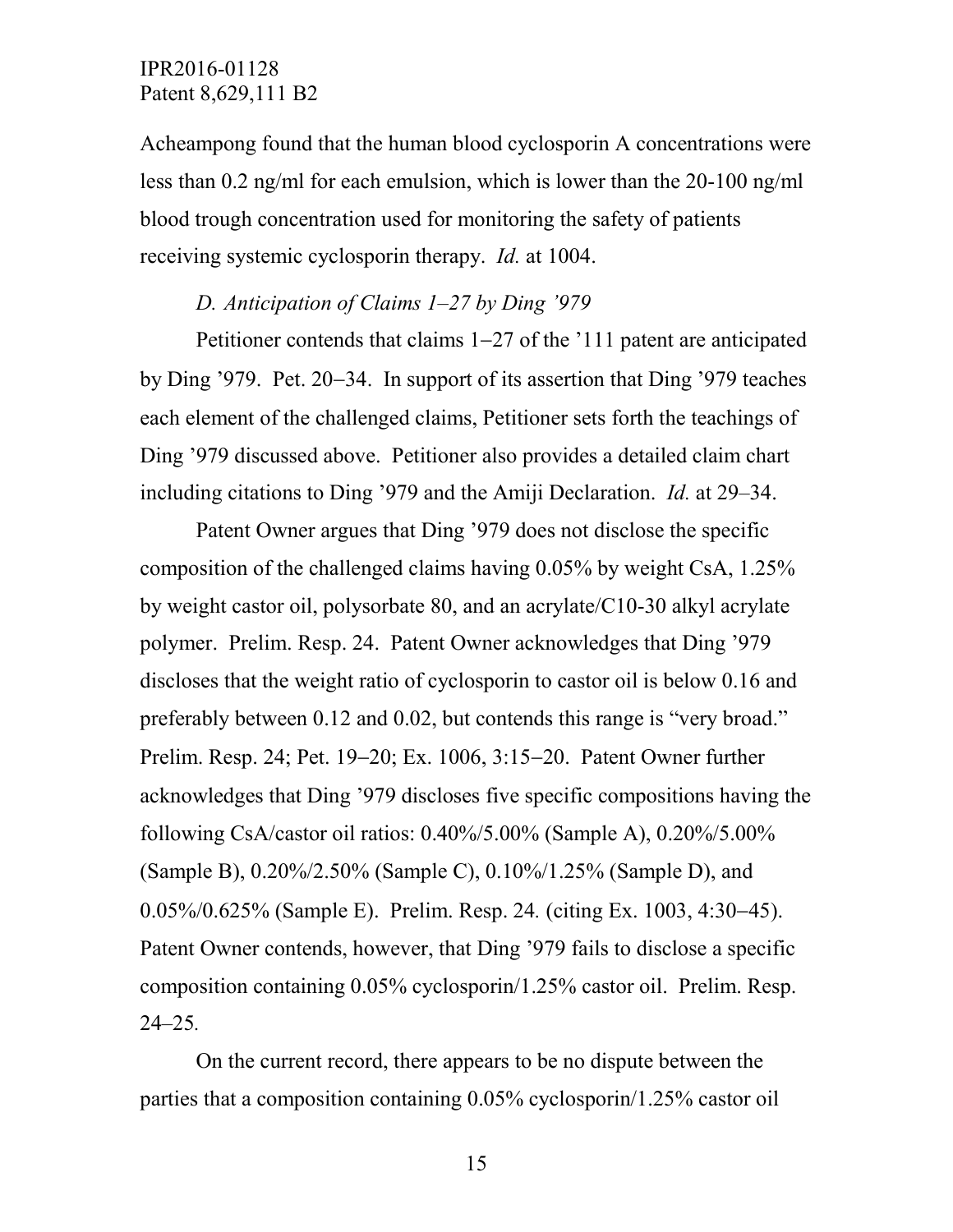yields a weight ratio of cyclosporin to castor oil of 0.04, which falls within the range disclosed in Ding '979. Prelim. Resp. 23−28. Rather, the dispute between the parties appears to be whether Ding '979 describes the claimed amounts with sufficient specificity to anticipate this limitation of the challenged claims.

As stated by the Federal Circuit:

It is well established that the disclosure of a genus in the prior art is not necessarily a disclosure of every species that is a member of that genus. There may be many species encompassed within a genus that are not disclosed by a mere disclosure of the genus. On the other hand, a very small genus can be a disclosure of each species within the genus.

*Atofina*, 441 F.3d at 999 (internal citation omitted). In reaching our conclusion with regard to anticipation, we must determine whether Ding '979 discloses a broad genus such that different portions of the broad range would work differently. *ClearValue*, 668 F.3d at 1345; *see also Ineos USA LLC v. Berry Plastics Corp*., 783 F.3d 865, 871 (Fed. Cir. 2015) ("Ineos is also correct that when the prior art discloses a range, rather than a point, the court must evaluate whether the patentee has established that the claimed range is critical to the operability of the claimed invention.").

In *Atofina*, the Federal Circuit reversed the district court's finding of anticipation where the claims recited temperature between 330–450 degrees Celsius and the prior art disclosed a "broad temperature range" of 100–500 degrees Celsius. *Atofina*, 441 F.3d at 999*.* The key to the court's conclusion in *Atofina* "was the fact that the evidence showed that a person of ordinary skill in the art would have expected the [method] to operate differently, or not [at] all, outside of the temperature range claimed in the patent-in-suit." *Ineos*, 783 F.3d at 869 (citing *Atofina*, 441 F.3d at 999; *ClearValue*, 668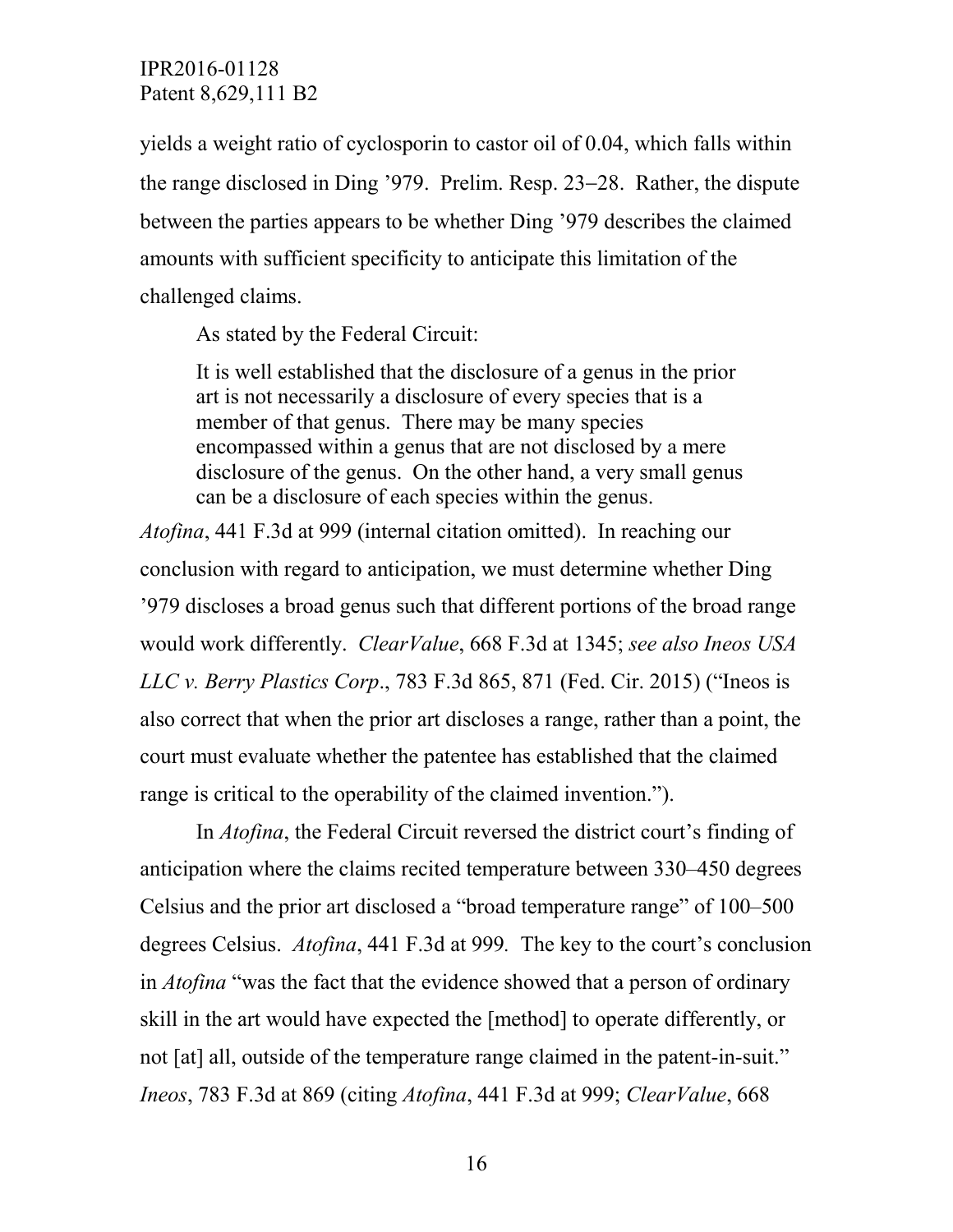F.3d at 1345). Here, based on the current record, there is insufficient evidence demonstrating the criticality of the claimed amounts or any difference across the range disclosed in the prior art. [4](#page-16-0) *See ClearValue*, 668 F.3d at 1345 (explaining the importance of establishing the criticality of a claimed range to the claimed invention in order to avoid anticipation by a prior art reference disclosing a broader range); *see also Ineos*, 783 F.3d at 870 (Fed. Cir. 2015) (finding that patentee failed to establish that certain properties would differ if range from prior art patent was substituted for range of limitation); *OSRAM Sylvania, Inc. v. Am. Induction Techs., Inc*., 701 F.3d 698, 705−06 (Fed. Cir. 2012) (emphasizing that "how one of ordinary skill in the art would understand the relative size of a genus or species in a particular technology is of critical importance").

Accordingly, on the current record, we determine that there is a reasonable likelihood that Petitioner would prevail in demonstrating the unpatentability of claims 1−27 as anticipated by Ding '979.

# *E. Obviousness of Claims 1–27 Over the Combination of Ding '979 and Sall*

Petitioner contends that claims 1–27 are rendered obvious by the combined teachings of Ding '979 and Sall. Pet. 35–42. Petitioner has

<span id="page-16-0"></span><sup>&</sup>lt;sup>4</sup> To the extent that Patent Owner relies upon the Examiner's conclusion that "the specific combination of 0.05% by weight cyclosporin A with 1.25% castor oil is surprisingly critical for the therapeutic effectiveness in the treatment of dry eye or keratoconjuctivitis sicca," which was based on the same declarations relied upon to assert unexpected results in response to Petitioner's obviousness challenges, we determine at this preliminary stage that it is more appropriate to allow further evidence to be developed during trial regarding any such alleged criticality. Prelim. Resp. 17–18 (citing Ex. 1004, 443).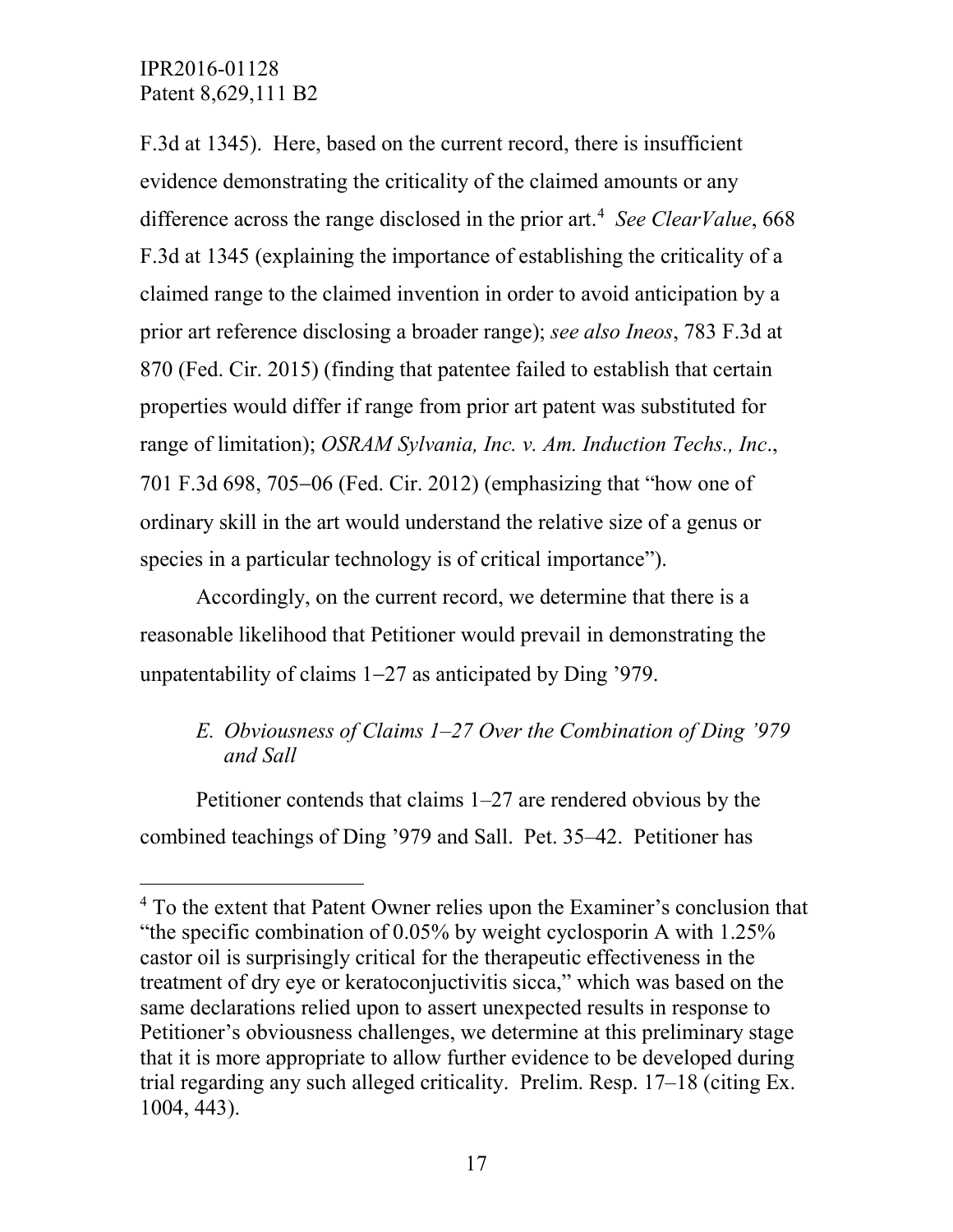included claim charts for exemplary claims 11, 17, 18, and 19 specific to this ground. *Id.* at 39–42. The issue before us is whether it would have been obvious to use the particular concentrations of 0.05% CsA and 1.25% castor oil recited in the challenged claims.

As noted above, Ding '979 specifically identifies examples that include 0.05% CsA and 1.25% castor oil, albeit not as part of the same composition. Ex. 1006, 4:32–43. Petitioner contends, however, that "Sall also provides a strong rationale to deliver 0.05% CsA using the 1.25% castor oil vehicle taught by Ding '979 (Example 2C)." Pet. 36. Petitioner contends that Sall teaches that either the 0.05% or 0.10% CsA emulsion is therapeutically effective in increasing tear production and treating dry eye disease/KCS. *Id.* (citing Ex. 1007, 632; Ex. 1002 ¶¶ 81–82, 111–113). Petitioner contends that Sall discloses that the vehicle used is the study reported in Sall (castor oil) "contributed to the overall improvements observed in all treatment groups in this study." *Id.* (citing Ex. 1007, 632, 638; Ex. 1002 ¶¶ 83, 112). Petitioner further contends that "[t]he 1.25% castor oil vehicle is the only vehicle from Ding '979 Example 2 for which both 0.05% and 0.10% CsA have a ratio of CsA-to-castor oil inside Ding '979's more preferred range of between 0.12 and 0.02 . . . and also within the ratio range found with each of the Example 1 emulsions (0.04–0.08)." *Id.* (citing Ex. 1006, 3:17–20). Finally, Petitioner provides the following rationale for combining Ding '979 and Sall:

In light of Ding '979 and Sall, a person of ordinary skill would have had a reasonable expectation that this emulsion would be effective in treating dry eye disease based on at least the success described by Sall: "Treatment with CsA, 0.05% or 0.1% gave significantly ( $P \le 0.05$ ) greater improvements than vehicle in two objective signs of dry eye disease." *Id.* at 631;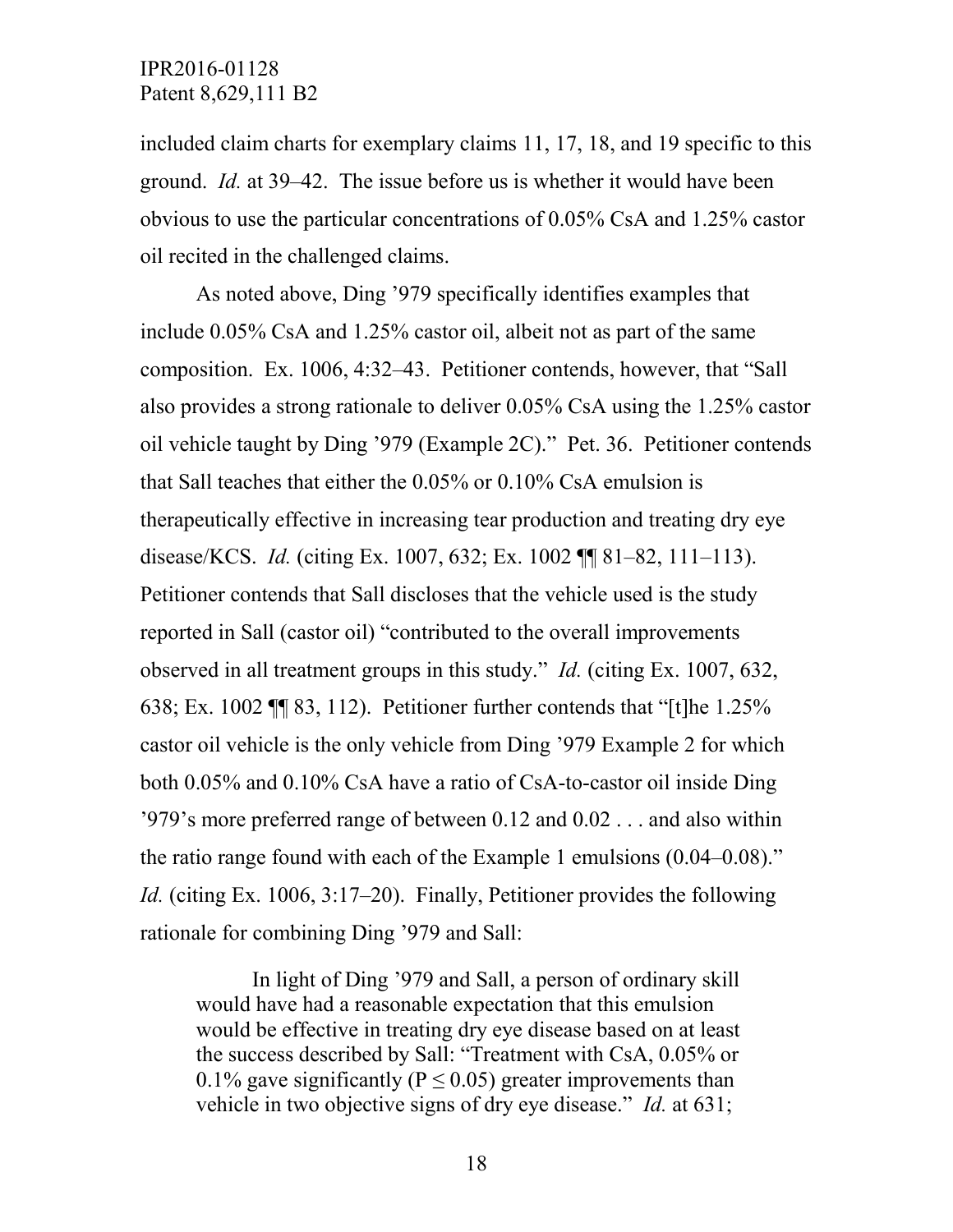EX1002, ¶¶107–08. As explained by Dr. Amiji, it would have been a routine matter for a skilled artisan to make and then confirm the efficacy of the emulsion comprising 1.25% castor oil and 0.05% CsA. EX1002, ¶¶ 96, 107, 110; EX1001, 14:14– 16 ("These compositions are produced in accordance with well known techniques[.]").

*Id.* at 37.

Patent Owner argues in its preliminary response that this case is closely analogous to *Allergan, Inc. v. Sandoz Inc.*, 796 F.3d 1293, 1302 (Fed. Cir. 2015), in which the court addressed the obviousness of claims requiring specific amounts of about 0.01% bimatoprost and about 200 ppm benzalkonium chloride (BAK) over prior art that generally taught a formulation comprising 0.001%–1% bimatoprost and 0–1000 ppm BAK. Prelim. Resp. 29–32. We agree that the issues are similar. In *Allergan*, the court reiterated the framework for evaluating obviousness in the context of a claimed invention falling within a broader range disclosed in the prior art:

[W]here there is a range disclosed in the prior art, and the claimed invention falls within that range, a relevant inquiry is whether there would have been a motivation to select the claimed composition from the prior art ranges …. In those circumstances, "the burden of production falls upon the patentee to come forward with evidence that (1) the prior art taught away from the claimed invention; (2) there were new and unexpected results relative to the prior art; or (3) there are other pertinent secondary considerations."

796 F.3d at 1304–05 (quoting *Galderma Labs., L.P. v. Tolmar, Inc.*, 737 F.3d 731, 738 (Fed. Cir. 2013)).

Upon consideration of the arguments set forth in the Petition and Preliminary Responses, we conclude that Petitioner has shown a reasonable likelihood that a skilled artisan would have found it obvious to make the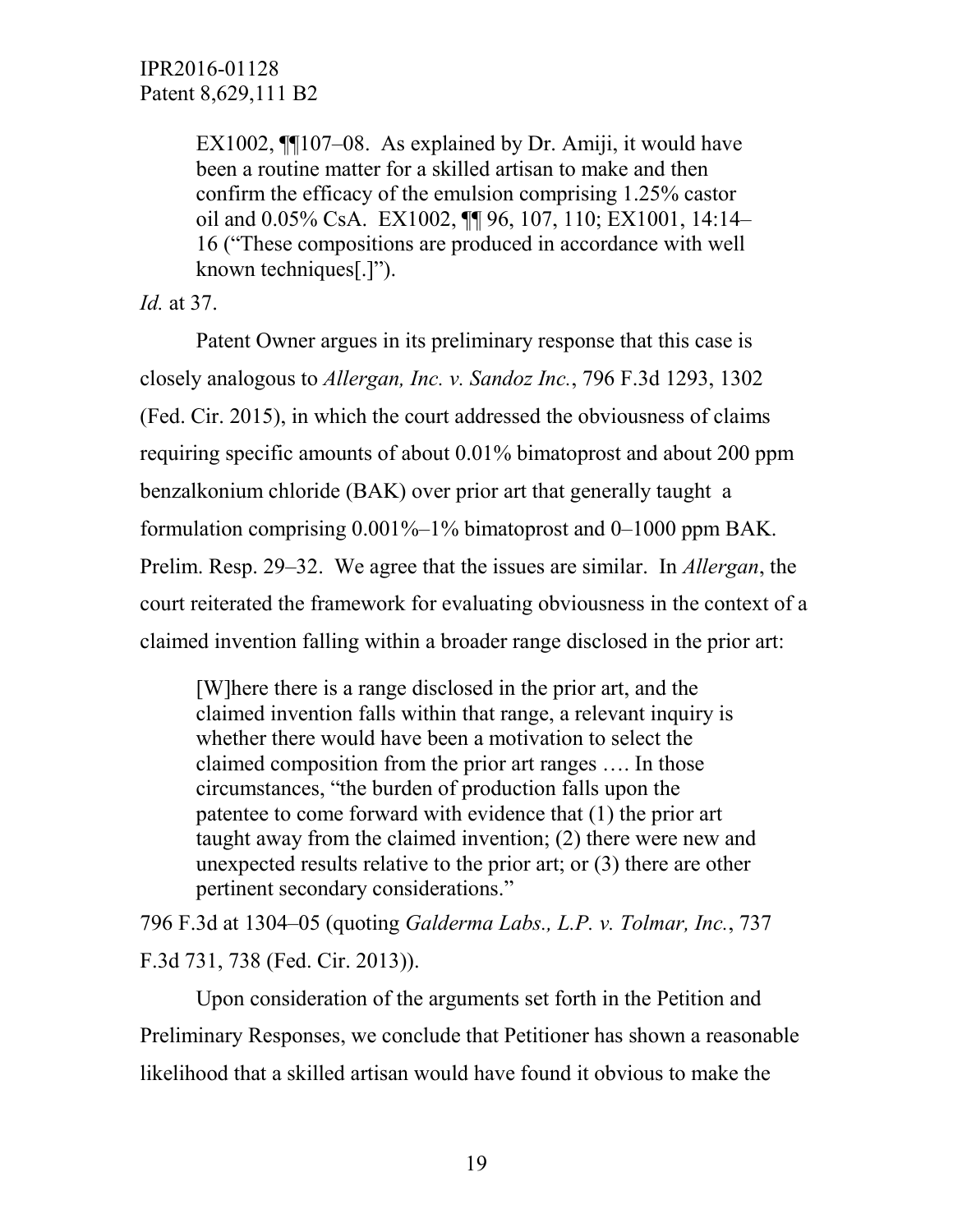castor oil concentration in the emulsion to reach the claimed amount of 1.25% by balancing the need to minimize any undesirable effects associated with castor oil used at an excessive concentration with the desire to take advantage of the "substantial palliative benefits" of castor oil for the treatment of dry eye. Pet. 36; Ex. 1007, 638. *See In re Peterson*, 315 F.3d 1325, 1330 (Fed. Cir. 2003) ("The normal desire of scientists or artisans to improve upon what is already generally known provides the motivation to determine where in a disclosed set of percentage ranges is the optimum combination of percentages."); *In re Boesch*, 617 F.2d 272, 276 (CCPA 1980) ("[D]iscovery of an optimum value of a result effective variable in a known process is ordinarily within the skill of the art." (citations omitted)).

Petitioner's evidence of obviousness, in accordance with *Allergan*, shifts the burden of production to Patent Owner to come forward with evidence of teaching away, unexpected results, or other secondary considerations. As evidence of unexpected results, Patent Owner points to data presented as part of the Declarations of Dr. Rhett Schiffman and Dr. Mayssa Attar, which were submitted during prosecution. Prelim Resp. 15−18, 36−36. Patent Owner asserts that these data "show[ed] that the claimed emulsions . . . performed better than the Ding '979 emulsions containing 0.05% cyclosporin/0.625% castor oil, and at least as well as the Ding '979 emulsions containing 0.1% cyclosporin/1.25% castor oil, despite PK data that predicted the opposite should have been true." *Id.* at 36–37. We have considered the declarations submitted during prosecution, but note that neither Dr. Schiffman nor Dr. Attar has yet been subject to cross-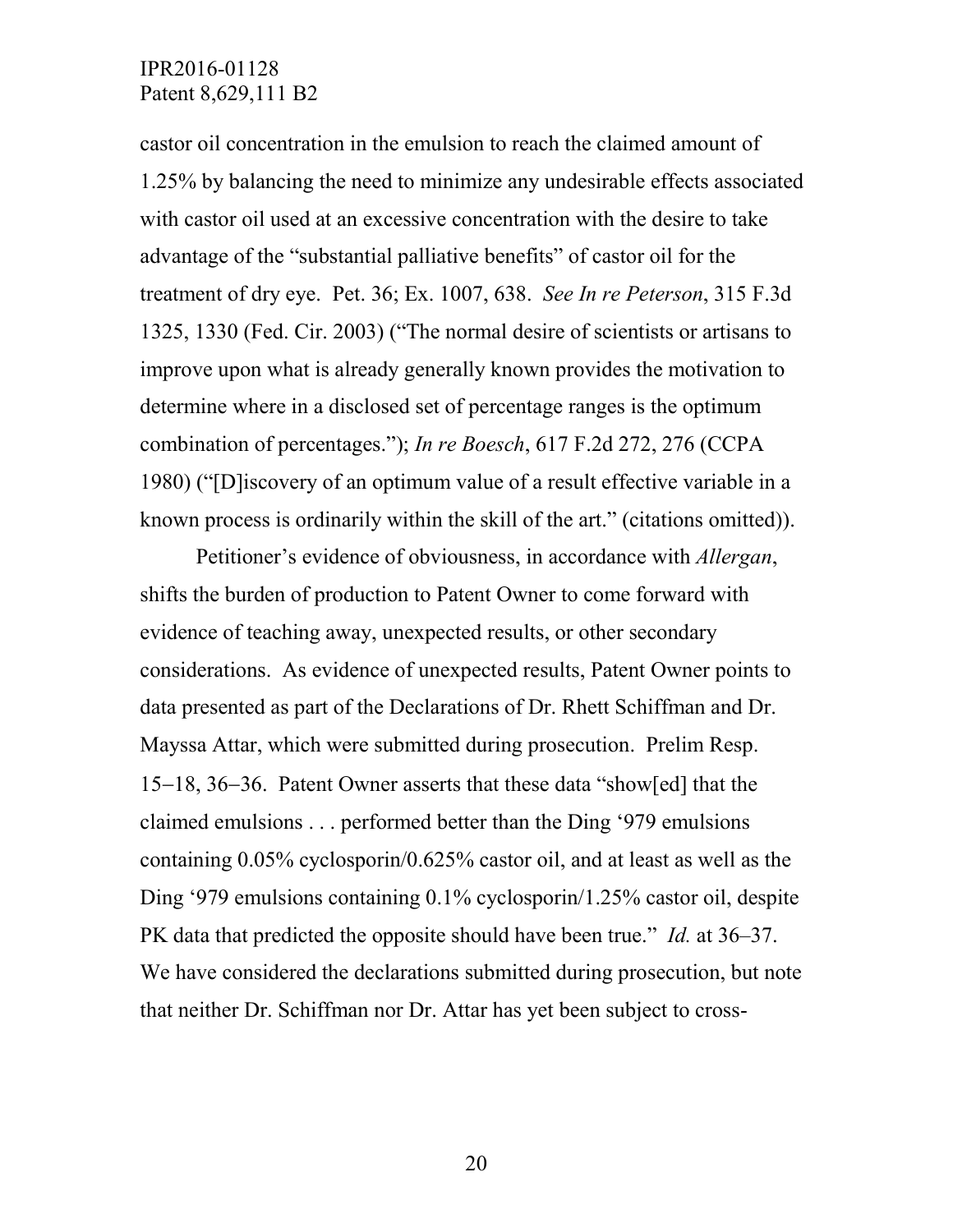examination in this proceeding.<sup>[5](#page-20-0)</sup> At this preliminary stage, we determine that it is more appropriate to allow further evidence regarding any alleged unexpected results or other secondary considerations to be developed during trial.

Thus, based on the arguments presented and evidence of record, we determine that Petitioner has demonstrated a reasonable likelihood that claims 1–27 are obvious over the teachings of Ding '979 and Sall.

# *F. Obviousness of Claims 11 and 16 Based on Ding '979, Sall, and Acheampong*

Petitioner asserts that claims 11 and 16 are unpatentable as obvious over Ding '979, Sall, and Acheampong. Pet. 43–44. Patent Owner opposes for the same reasons stated with respect to claims 1 and 13 above. Prelim. Resp. 37. We incorporate here our findings and discussion above regarding the teachings of Ding '979 and Sall.

Claims 11 and 16 depend directly from claims 1 and 13 and further recite as follows: "wherein, when the topical ophthalmic emulsion is administered to an eye of a human in an effective amount in treating dry eye, the blood of the human has substantially no detectable concentration of cyclosporin A." Petitioner asserts that Acheampong teaches that an emulsion with 0.05% CsA resulted in no detectable CsA in the blood "at peak and trough levels." Pet. 43 (citing Ex. 1008, Table 1; Ex. 1002 ¶¶ 120– 121). Petitioner further asserts that "Acheampong and Sall together provide one of ordinary skill in the art with a reasonable expectation of success that

<span id="page-20-0"></span> <sup>5</sup> Routine discovery in an *inter partes* review includes "the deposition of witnesses submitting affidavits or declarations." *See* 35 U.S.C.  $§ 316(a)(5)(A).$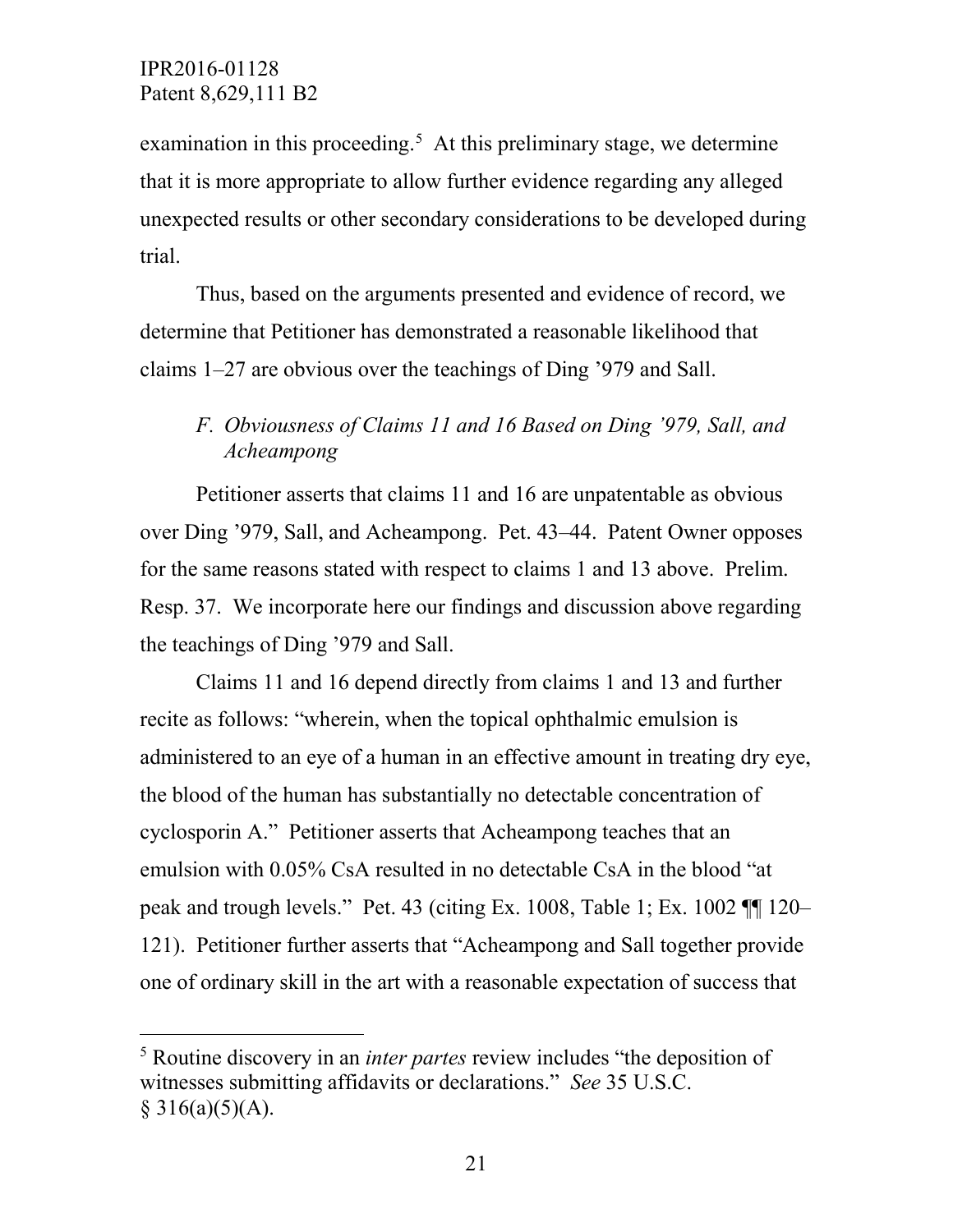when the  $0.05\%$  CsA in-castor oil emulsion is administered to the eye there is 'substantially no detectable concentration of cyclosporin A.'" *Id.* at 44 (substantial Ex. 1002 ¶ 120–121); *see also*, *id.* at 27 (citing Ex. 1002, ¶ 100).

Based on the arguments presented and evidence of record, we determine that Petitioner has demonstrated a reasonable likelihood that claims 11 and 16 are obvious over the teachings of Ding '979, Sall, and Acheampong.

#### III. CONCLUSION

We conclude that Petitioner has established a reasonable likelihood of prevailing on its assertions that claims 1–27 of the '111 patent are unpatentable as anticipated and/or obvious.

At this stage of the proceeding, the Board has not made a final determination as to the patentability of any challenged claim or the construction of any claim term. Thus, our view with regard to any conclusion reached in the foregoing could change upon consideration of Patent Owner's merits response and upon completion of the current record.

IV. ORDER

Accordingly, it is:

ORDERED that, pursuant to 35 U.S.C. § 314(a), an *inter partes* review is hereby instituted as to claims 1–27 of U.S. Patent No. 8,629,111 B2 based on the following grounds of unpatentability:

- A. Claims 1−27 under 35 U.S.C. § 102(b) as anticipated by Ding '979;
- B. Claims 1−27 under 35 U.S.C. § 103(a) as obvious over the combination of Ding '979 and Sall; and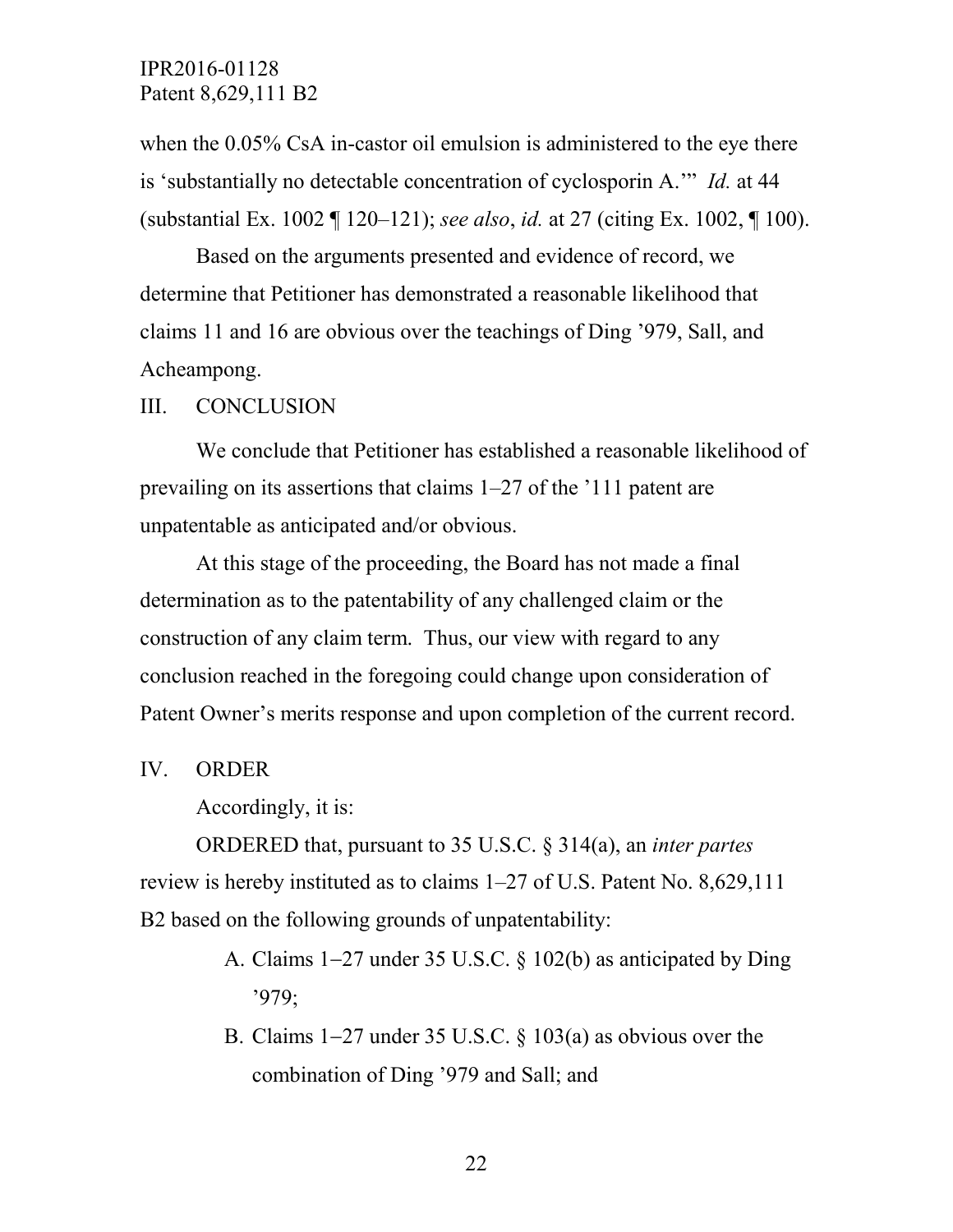> C. Claims 11 and 16 under 35 U.S.C. § 103(a) as obvious over the combination of Ding '979, Sall, and Acheampong.

FURTHER ORDERED that pursuant to 35 U.S.C. § 314(a), *inter partes* review of the '930 patent is hereby instituted commencing on the entry date of this Order, and pursuant to 35 U.S.C. § 314(c) and 37 C.F.R. § 42.4, notice is hereby given of the institution of a trial.

FURTHER ORDERED that the trial is limited to the grounds of unpatentability listed above, and no other grounds of unpatentability are authorized for inter partes review.